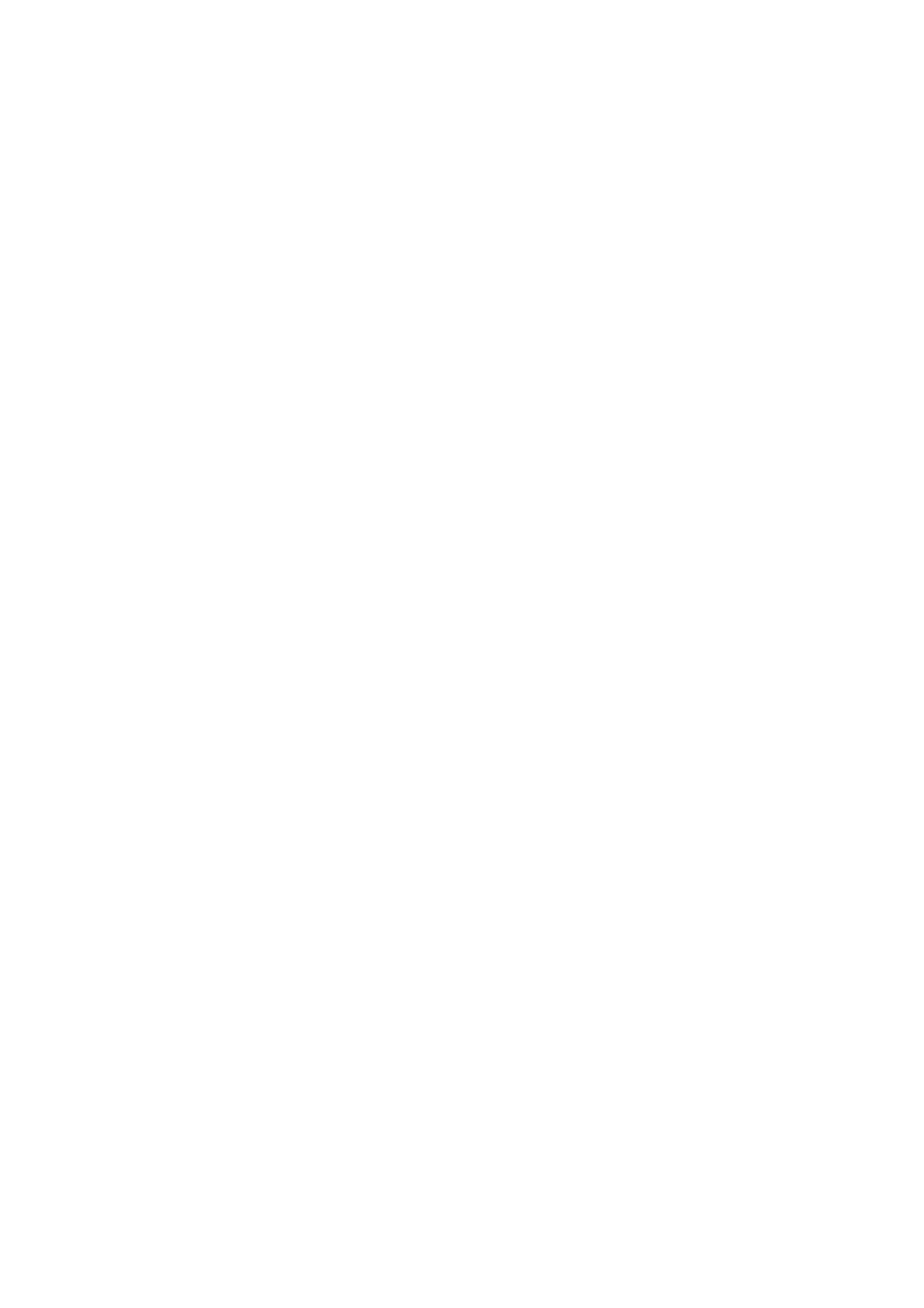## Uncertainty relations based on modified Wigner-Yanase-Dyson skew information

Zhaoqi Wu<sup>1,5</sup>, Lin Zhang<sup>2,5</sup>\*, Jianhui Wang<sup>3</sup>, Xianqing Li-Jost<sup>5</sup>, Shao-Ming Fei<sup>†4,5</sup>

1. Department of Mathematics, Nanchang University, Nanchang 330031, P R China

2. Institute of Mathematics, Hangzhou Dianzi University, Hangzhou 310018, P R China

3. Department of Physics, Nanchang University, Nanchang 330031, P R China

4. School of Mathematical Sciences, Capital Normal University, Beijing 100048, P R China

5. Max-Planck-Institute for Mathematics in the Sciences, 04103 Leipzig, Germany

Abstract Uncertainty relation is a core issue in quantum mechanics and quantum information theory. We introduce modified generalized Wigner-Yanase-Dyson (MGWYD) skew information and modified weighted generalized Wigner-Yanase-Dyson (MWGWYD) skew information, and establish new uncertainty relations in terms of the MGWYD skew information and MWGWYD skew information.

PACS numbers: 03.65.Ud, 03.67.-a, 03.75.Gg

Key Words: Uncertainty relation; MGWYD skew information; MWGWYD skew information; MGWYD correlation

#### 1. Introduction

Let H be a separable complex Hilbert space and  $B(H)$ ,  $S(H)$  and  $D(H)$  the set of all bounded linear operators, Hermitian operators and density operators on H, respectively. An operator  $A \in B(H)$  is called a *trace-class* operator if

$$
||A||_1:=\sum_{n\in I}\langle e_n||A||e_n\rangle<\infty
$$

for some orthonormal basis  $\{e_n\}_{n\in I}$  of H, where  $|A| = (A^{\dagger}A)^{\frac{1}{2}}$ . In this case the *trace* of A is defined as  $\text{Tr}(A) = \sum_{n \in I} \langle e_n | A | e_n \rangle$ . We denote the set of all trace-class operators on H by  $L^1(H)$ . An operator  $A \in B(H)$  is called a Hilbert-Schmidt operator if

$$
||A||_2 := \left(\sum_{n \in I} \langle e_n | A^\dagger A | e_n \rangle\right)^{\frac{1}{2}} < \infty
$$

<sup>∗</sup>Corresponding author. E-mail: godyalin@163.com;linzhang@mis.mpg.de

<sup>†</sup>Corresponding author. E-mail: feishm@cnu.edu.cn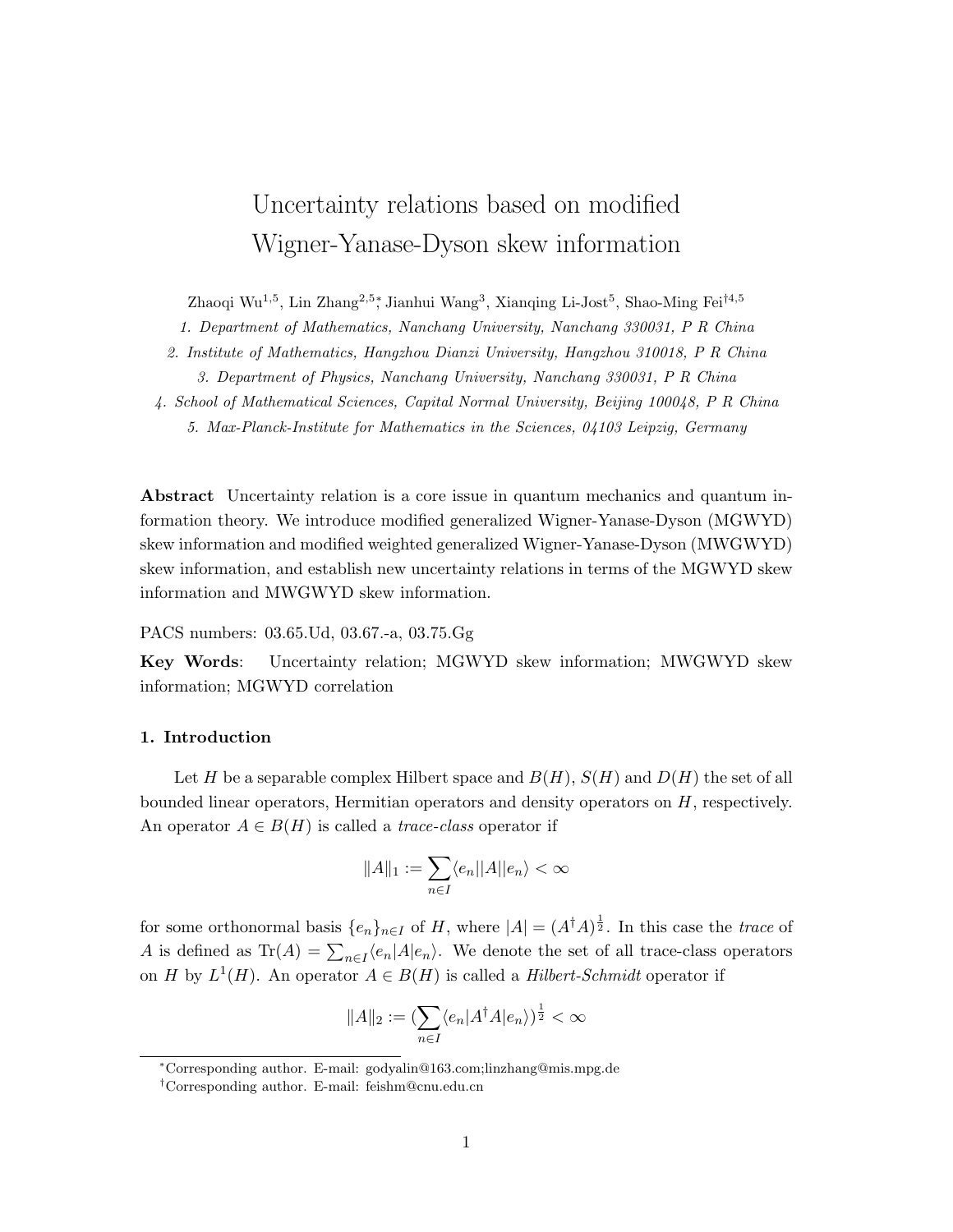for some orthonormal basis  ${e_n}_{n\in I}$  of H. We denote the set of all Hilbert-Schmidt operators on H by  $L^2(H)$ .

For a density operator  $\rho \in D(H)$  and an observable  $A \in S(H)$ , the Wigner-Yanase (WY) skew information is defined by [\[1\]](#page-14-0)

<span id="page-3-2"></span>
$$
I_{\rho}(A) := -\frac{1}{2} \text{Tr}([\rho^{\frac{1}{2}}, A]^2), \tag{1}
$$

where  $[X, Y] := XY - YX$  is the commutator of X and Y. A more general quantity was suggested by Dyson,

<span id="page-3-0"></span>
$$
I_{\rho}^{\alpha}(A) := -\frac{1}{2} \text{Tr}([\rho^{\alpha}, A][\rho^{1-\alpha}, A]), \ \ 0 \le \alpha \le 1,
$$
 (2)

which is now called the *Wigner-Yanase-Dyson* (WYD) skew information. [\(2\)](#page-3-0) was further generalized to [\[2\]](#page-15-0)

<span id="page-3-1"></span>
$$
I_{\rho}^{\alpha,\beta}(A) = -\frac{1}{2} \text{Tr}([\rho^{\alpha}, A][\rho^{\beta}, A]\rho^{1-\alpha-\beta}), \quad \alpha, \beta \ge 0, \ \alpha + \beta \le 1,
$$
 (3)

which is termed the *generalized Wigner-Yanase-Dyson* (GWYD) skew information. It is easy to see that when  $\alpha + \beta = 1$ , Eq. [\(3\)](#page-3-1) reduces to Eq. [\(2\)](#page-3-0), and Eq. (2) reduces to Eq. [\(1\)](#page-3-2) when  $\alpha = \frac{1}{2}$  $\frac{1}{2}$ .

Another generalization of WYD skew information is given as follows [\[3\]](#page-15-1):

<span id="page-3-3"></span>
$$
K_{\rho}^{\alpha}(A) = -\frac{1}{2} \text{Tr}\left(\left[\frac{\rho^{\alpha} + \rho^{1-\alpha}}{2}, A_0\right]^2\right) , 0 \le \alpha \le 1,
$$
 (4)

where  $A_0 = A - \text{Tr}(\rho A)I$ . We call  $K_\rho^{\alpha}(A)$  the *weighted Wigner-Yanase-Dyson skew information* in the following. Noting that  $I_{\rho}(A) = I_{\rho}(A_0)$ , when  $\alpha = \frac{1}{2}$  $\frac{1}{2}$ , Eq. [\(4\)](#page-3-3) also reduces to Eq. [\(1\)](#page-3-2) in this case.

Remarkable properties of WYD skew information and GWYD skew information are revealed, and various types of uncertainty relations based on WY skew information, WYD skew information and GWYD skew information are studied during the past few years [\[4\]](#page-15-2)-[\[19\]](#page-16-0). Particularly, uncertainty relations based on WY skew information and WYD skew information with quantum memory are investigated recently [\[20\]](#page-16-1)-[\[21\]](#page-16-2). Besides skew information, uncertainty relations based on other quantities such as entropy, variance, statistical distance, quantum coherence have been extensively studied with experimental demonstrations. It is well known that the observables and Hamiltonians in quantum mechanics are assumed to be Hermitian operators mathematically. However, it is argued that non-Hermitian quantum mechanics may also be an interesting framework [\[30\]](#page-16-3). Moreover, other important operators such as quantum gates [\[31\]](#page-16-4), generalized quantum gates [\[38\]](#page-17-0) and the Kraus operators of a quantum channel [\[31\]](#page-16-4) are not necessarily Hermitian. Therefore, it is natural to consider the corresponding definitions of the different types of the skew information mentioned above for pseudo-Hermitian and/or PT-symmetric quantum mechanics [\[32,](#page-17-1) [33,](#page-17-2) [34,](#page-17-3) [35,](#page-17-4) [36,](#page-17-5) [37\]](#page-17-6).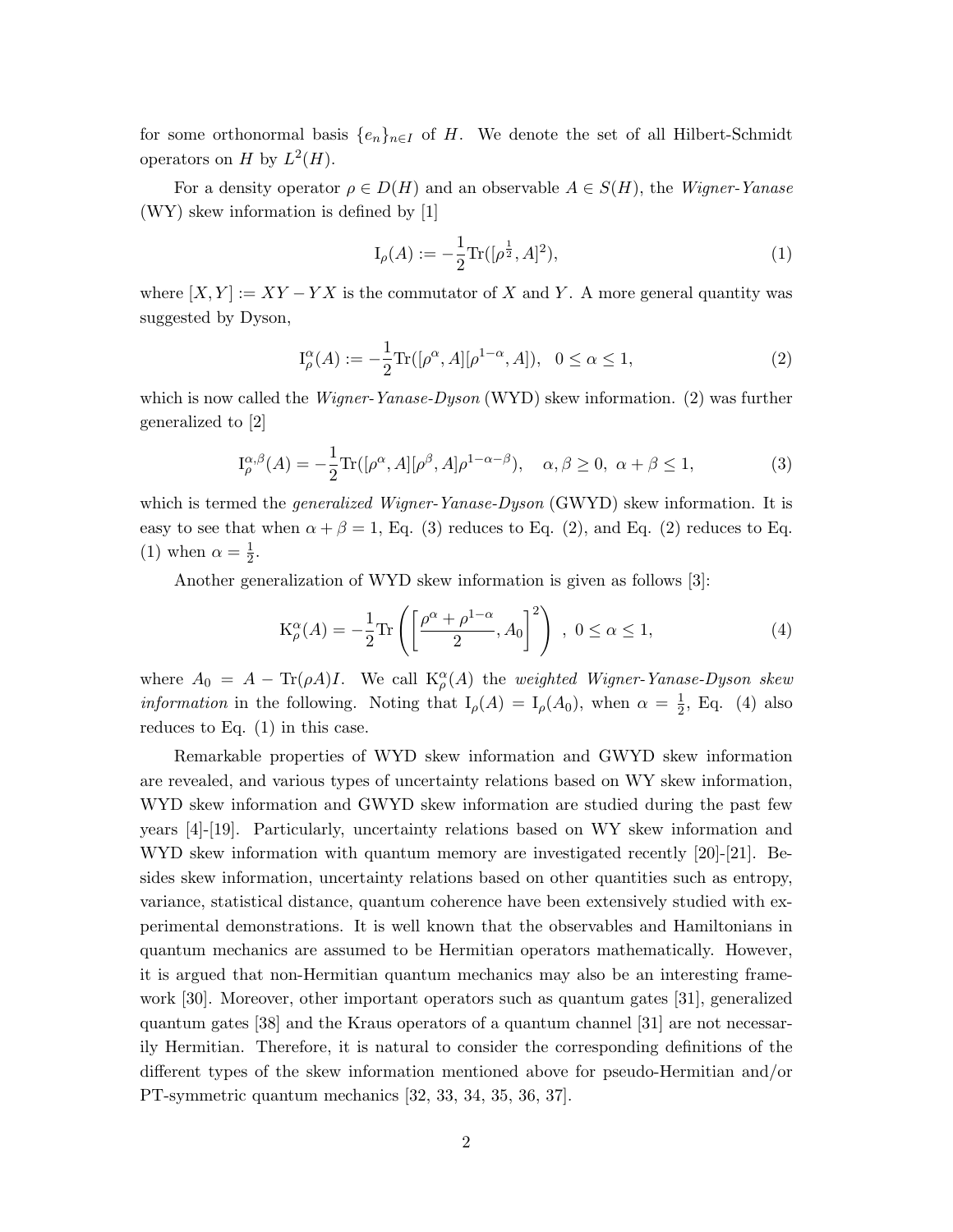For a density operator  $\rho \in D(H)$  and an operator  $A \in L^2(H)$  (not necessarily Hermitian), a generalization of the quantity in Eq. [\(1\)](#page-3-2) is defined by [\[39\]](#page-17-7),

$$
|I_{\rho}|(A) := -\frac{1}{2} \text{Tr}([\rho^{\frac{1}{2}}, A^{\dagger}][\rho^{\frac{1}{2}}, A]), \tag{5}
$$

which we refer to *modified Wigner-Yanase* (MWY) skew information.

Similarly, a generalization of the quantity in Eq.  $(2)$  is defined by [\[40\]](#page-17-8)

$$
|\mathcal{I}_{\rho}^{\alpha}|(A) := -\frac{1}{2} \text{Tr}([\rho^{\alpha}, A^{\dagger}][\rho^{1-\alpha}, A]), \ \ 0 \le \alpha \le 1,
$$
 (6)

for any  $A \in L^2(H)$  and  $\rho \in D(H)$ , which we call modified Wigner-Yanase-Dyson (MWYD) skew information.

And a generalization of the quantity in Eq. [\(4\)](#page-3-3) is given by [\[41\]](#page-17-9)

<span id="page-4-0"></span>
$$
|\mathcal{K}_{\rho}^{\alpha}|(A) = -\frac{1}{2}\text{Tr}\left(\left[\frac{\rho^{\alpha} + \rho^{1-\alpha}}{2}, A_{0}^{\dagger}\right] \left[\frac{\rho^{\alpha} + \rho^{1-\alpha}}{2}, A_{0}\right]\right), \quad 0 \le \alpha \le 1,
$$
 (7)

for any  $A \in L^2(H)$  and  $\rho \in D(H)$ , which we call modified weighted Wigner-Yanase-Dyson (MWWYD) skew information.

In  $[39]$ , the authors established Heisenberg type uncertainty relation and a Schrödingertype uncertainty relation based on MWY skew information. The definitions and properties of MWYD skew information were discussed in [\[40\]](#page-17-8), and the uncertainty relations for MWY skew information and MWYD skew information were extensively studied in [\[42\]](#page-17-10)-[\[43\]](#page-17-11). Moreover, the uncertainty relations for MWWYD skew information was given in [\[41\]](#page-17-9). Recently, the authors in [\[44\]](#page-17-12) introduced some related quantities, and derived some generalizations of Schrödinger's uncertainty and Heisenberg uncertainty relation described by MWYD skew information.

In this paper, we first introduce the concepts of modified generalized Wigner-Yanase-Dyson (MGWYD) skew information and modified weighted generalized Wigner-Yanase-Dyson (MWGWYD) skew information as the generalizations of the quantities defined in Eq. [\(3\)](#page-3-1) and [\(7\)](#page-4-0), and discuss their properties in detail in Section 2. Furthermore, we provide new uncertainty relations based on these two new quantities in Section 3. Some concluding remarks are given in Section 4.

#### 2. MGWYD and MWGWYD skew information

We first define the MGWYD skew information for an operator  $A \in L^2(H)$  (not necessarily Hermitian) and  $\rho \in D(H)$  as follows:

$$
|\mathcal{I}_{\rho}^{\alpha,\beta}|(A) = -\frac{1}{2}\text{Tr}([\rho^{\alpha}, A^{\dagger}][\rho^{\beta}, A]\rho^{1-\alpha-\beta}), \quad \alpha, \beta \ge 0, \ \alpha + \beta \le 1. \tag{8}
$$

Correspondingly we define

$$
|J_{\rho}^{\alpha,\beta}|(A) = \frac{1}{2} \text{Tr}(\{\rho^{\alpha}, A_0^{\dagger}\} \{\rho^{\beta}, A_0\} \rho^{1-\alpha-\beta}), \ \alpha, \beta \ge 0, \ \alpha + \beta \le 1. \tag{9}
$$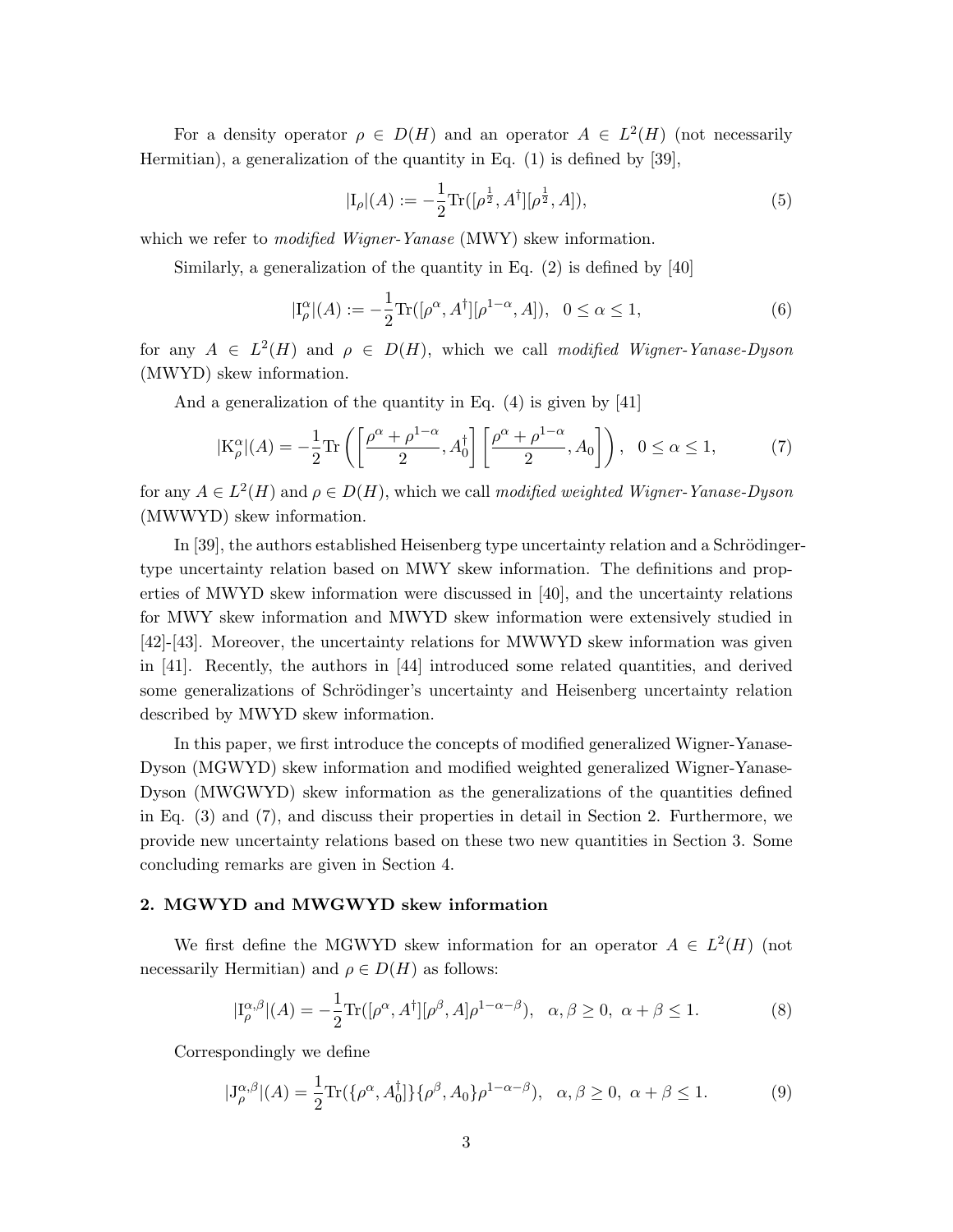where  $\{X, Y\} := XY + YX$  is the anti-commutator of X and Y. It follows from the definitions that

$$
|\mathcal{I}_{\rho}^{\alpha,\beta}|(A) = \frac{1}{2} [\text{Tr}(\rho A^{\dagger} A) + \text{Tr}(\rho^{\alpha+\beta} A \rho^{1-\alpha-\beta} A^{\dagger}) - \text{Tr}(\rho^{1-\beta} A^{\dagger} \rho^{\beta} A) - \text{Tr}(\rho^{\alpha} A \rho^{1-\alpha} A^{\dagger})]
$$

and

$$
|J_{\rho}^{\alpha,\beta}|(A) = \frac{1}{2} [\text{Tr}(\rho A^{\dagger} A) + \text{Tr}(\rho^{\alpha+\beta} A \rho^{1-\alpha-\beta} A^{\dagger}) + \text{Tr}(\rho^{1-\beta} A^{\dagger} \rho^{\beta} A) + \text{Tr}(\rho^{\alpha} A \rho^{1-\alpha} A^{\dagger})].
$$

We also need the following definitions of related quantities.

**Definition 1** For  $\alpha, \beta \geq 0$ ,  $\alpha + \beta \leq 1$ ,  $A, B \in L^2(H)$  and  $\rho \in D(H)$ , we define the following quantities:

(i) 
$$
|\text{Cov}_{\rho}^{\alpha,\beta}|(A,B) = \frac{1}{2} [\text{Tr}(\rho A^{\dagger} B) + \text{Tr}(\rho^{\alpha+\beta} A \rho^{1-\alpha-\beta} B^{\dagger}) - \text{Tr}(\rho B) \text{Tr}(\rho A^{\dagger}) - \text{Tr}(\rho A) \text{Tr}(\rho B^{\dagger})];
$$
\n(ii) 
$$
|\text{Var}_{\rho}^{\alpha,\beta}|(A) = \frac{1}{2} [\text{Tr}(\rho A^{\dagger} A) + \text{Tr}(\rho^{\alpha+\beta} A \rho^{1-\alpha-\beta} A^{\dagger}) - \text{Tr}(\rho A) \text{Tr}(\rho A^{\dagger}) - \text{Tr}(\rho A) \text{Tr}(\rho A^{\dagger})];
$$
\n(iii) 
$$
|\text{Corr}_{\rho}^{\alpha,\beta}|(A,B) = \frac{1}{2} [\text{Tr}(\rho A^{\dagger} B) + \text{Tr}(\rho^{\alpha+\beta} A \rho^{1-\alpha-\beta} B^{\dagger}) - \text{Tr}(\rho^{1-\beta} A^{\dagger} \rho^{\beta} B) - \text{Tr}(\rho^{\alpha} A \rho^{1-\alpha} B^{\dagger})];
$$
\n(iv) 
$$
|\text{C}_{\rho}^{\alpha,\beta}|(A,B) = \frac{1}{2} [\text{Tr}(\rho^{1-\beta} A^{\dagger} \rho^{\beta} B) + \text{Tr}(\rho^{\alpha} A \rho^{1-\alpha} B^{\dagger})];
$$
\n(v) 
$$
|\text{C}_{\rho}^{\alpha,\beta}|(A) = |\text{C}_{\rho}^{\alpha,\beta}|(A,A) = \frac{1}{2} [\text{Tr}(\rho^{1-\beta} A^{\dagger} \rho^{\beta} A) + \text{Tr}(\rho^{\alpha} A \rho^{1-\alpha} A^{\dagger})];
$$
\n(vi) 
$$
|\text{U}_{\rho}^{\alpha,\beta}|(A) = \sqrt{|\text{Var}_{\rho}^{\alpha,\beta}|(A)^2 - [|\text{Var}_{\rho}^{\alpha,\beta}|(A) - |\text{I}_{\rho}^{\alpha,\beta}|(A)|^2}.
$$
\nThe following proposition follows immediately from the above definitions.

**Proposition 1** For  $\alpha, \beta \geq 0$ ,  $\alpha + \beta \leq 1$ ,  $A \in L^2(H)$  and  $\rho \in D(H)$ , it holds that (i)  $\text{I}_{\rho}^{\alpha,\beta} |(A) = \text{I}_{\rho}^{\beta,\alpha} |(A), \text{I}_{\rho}^{\alpha,\beta} |(A) = \text{I}_{\rho}^{\beta,\alpha} |(A);$ (ii)  $|I_{\rho}^{\alpha,\beta}|(A^{\dagger})=|I_{\rho}^{\alpha,\beta}|(A), |J_{\rho}^{\alpha,\beta}|(A^{\dagger})=|J_{\rho}^{\alpha,\beta}|(A);$ 

(iii) 
$$
|\mathcal{I}_{\rho}^{\alpha,\beta}|(A) = |\text{Corr}_{\rho}^{\alpha,\beta}|(A,A).
$$

In order to obtain the main results in the next section, we first study the properties of the MGWYD skew information and the related quantities defined above.

**Proposition 2** Let  $\alpha, \beta \ge 0$ ,  $\alpha + \beta \le 1$ ,  $A, B \in L^2(H)$ ,  $\rho \in D(H)$ ,  $A_0 = A - \text{Tr}(\rho A)I$ ,  $B_0 = B - \text{Tr}(\rho B)I$ . We have

(i) 
$$
|\text{Corr}_{\rho}^{\alpha,\beta}|(A,B)| = |\text{Corr}_{\rho}^{\alpha,\beta}|(A_0,B_0)| = |\text{Cov}_{\rho}^{\alpha,\beta}|(A,B) - |\text{C}_{\rho}^{\alpha,\beta}|(A_0,B_0);
$$

(ii)  $|\mathcal{I}_{\rho}^{\alpha,\beta}|(A) = |\mathcal{I}_{\rho}^{\alpha,\beta}|(A_0) = |\text{Var}_{\rho}^{\alpha,\beta}|(A) - |\mathcal{C}_{\rho}^{\alpha,\beta}|(A_0) = \frac{1}{2} [\text{Tr}(\rho A^{\dagger} A) + \text{Tr}(\rho^{\alpha+\beta} A \rho^{1-\alpha-\beta} A^{\dagger}) \text{Tr}(\rho^{1-\beta}A^{\dagger}\rho^{\beta}A)-\text{Tr}(\rho^{\alpha}A\rho^{1-\alpha}A^{\dagger})];$ 

$$
\begin{aligned}\n\text{(iii)} \ |J_{\rho}^{\alpha,\beta}|(A) &= |\text{Var}_{\rho}^{\alpha,\beta}|(A) + |C_{\rho}^{\alpha,\beta}|(A_0) = \frac{1}{2} [\text{Tr}(\rho A^{\dagger} A) + \text{Tr}(\rho^{\alpha+\beta} A \rho^{1-\alpha-\beta} A^{\dagger}) + \text{Tr}(\rho^{1-\beta} A^{\dagger} \rho^{\beta} A) + \text{Tr}(\rho^{\alpha} A \rho^{1-\alpha} A^{\dagger})]; \\
\text{(iv)} \ |U_{\rho}^{\alpha,\beta}|(A) &= \sqrt{|\text{I}_{\rho}^{\alpha,\beta}|(A)| J_{\rho}^{\alpha,\beta}|(A)}; \\
\text{(v)} \ 0 &\leq |\text{I}_{\rho}^{\alpha,\beta}|(A) \leq |\text{U}_{\rho}^{\alpha,\beta}|(A) \leq |\text{Var}_{\rho}^{\alpha,\beta}|(A).\n\end{aligned}
$$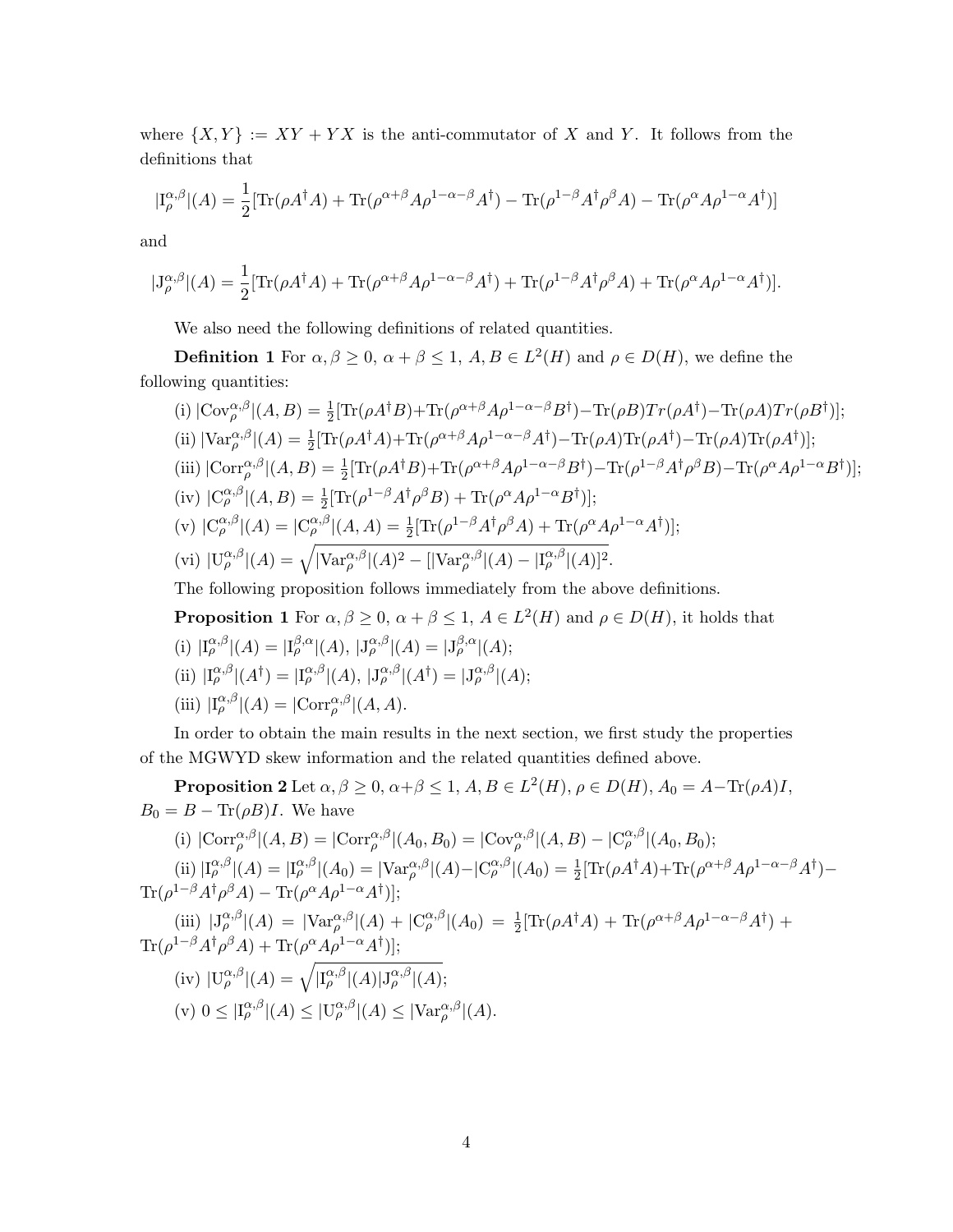**Proof.** We first prove (i). It is direct to check that

$$
|\text{Corr}_{\rho}^{\alpha,\beta}|(A_0, B_0)
$$
\n
$$
= \frac{1}{2} [\text{Tr}(\rho(A - \text{Tr}(\rho A)I)^{\dagger}B) + \text{Tr}(\rho^{\alpha+\beta}(A - \text{Tr}(\rho A)I)\rho^{1-\alpha-\beta}B^{\dagger})
$$
\n
$$
-\text{Tr}(\rho^{1-\beta}(A - \text{Tr}(\rho A)I)^{\dagger}\rho^{\beta}B) - \text{Tr}(\rho^{\alpha}(A - \text{Tr}(\rho A)I)\rho^{1-\alpha}B^{\dagger})]
$$
\n
$$
= \frac{1}{2} [\text{Tr}(\rho(A - \text{Tr}(\rho A)I)^{\dagger}B) + \text{Tr}(\rho^{\alpha+\beta}(A - \text{Tr}(\rho A)I)\rho^{1-\alpha-\beta}B^{\dagger})
$$
\n
$$
-\text{Tr}(\rho^{1-\beta}(A - \text{Tr}(\rho A)I)^{\dagger}\rho^{\beta}B) - \text{Tr}(\rho^{\alpha}(A - \text{Tr}(\rho A)I)\rho^{1-\alpha}B^{\dagger})]
$$
\n
$$
= \frac{1}{2} [(\text{Tr}(\rho A^{\dagger}B) - \text{Tr}(\rho B)\text{Tr}(\rho A^{\dagger}) - \text{Tr}(\rho A)\text{Tr}(\rho B) + \text{Tr}(\rho A)\text{Tr}(\rho B))
$$
\n
$$
+(\text{Tr}(\rho^{\alpha+\beta}A\rho^{1-\alpha-\beta}B^{\dagger}) - \text{Tr}(\rho B)\text{Tr}(\rho A) - \text{Tr}(\rho A)\text{Tr}(\rho B^{\dagger}) + \text{Tr}(\rho A)\text{Tr}(\rho B))
$$
\n
$$
-(\text{Tr}(\rho^{1-\beta}A^{\dagger}\rho^{\beta}B) - \text{Tr}(\rho B)\text{Tr}(\rho A^{\dagger}) - \text{Tr}(\rho A)\text{Tr}(\rho B) + \text{Tr}(\rho A)\text{Tr}(\rho B))
$$
\n
$$
-(\text{Tr}(\rho^{\alpha}A\rho^{1-\alpha}B^{\dagger}) - \text{Tr}(\rho B)\text{Tr}(\rho A) - \text{Tr}(\rho A)\text{Tr}(\rho B^{\dagger}) + \text{Tr}(\rho A)\text{Tr}(\rho B))]
$$
\n
$$
= \frac{1}{2} [\text{Tr}
$$

Meanwhile we have that

$$
|\text{Corr}_{\rho}^{\alpha,\beta}|(A_0, B_0) = \frac{1}{2}[\text{Tr}(\rho A_0^{\dagger} B_0) + \text{Tr}(\rho^{\alpha+\beta} A_0 \rho^{1-\alpha-\beta} B_0^{\dagger})] - |C_{\rho}^{\alpha,\beta}|(A_0, B_0)
$$
  
=  $|Cov_{\rho}^{\alpha,\beta}|(A, B) - |C_{\rho}^{\alpha,\beta}|(A_0, B_0).$ 

Hence, (i) holds. Then (ii) can be easily obtained. (iii) can be proved analogously. Similar to the proof of Theorem 2 in [\[44\]](#page-17-12), (iv) and (v) can be deduced similarly.  $\Box$ 

**Proposition 3** Let  $\alpha, \beta \ge 0$ ,  $\alpha + \beta \le 1$ ,  $A, B \in L^2(H)$ ,  $\rho \in D(H)$ ,  $A_0 = A - \text{Tr}(\rho A)I$ and  $B_0 = B - \text{Tr}(\rho B)I$ . For a spectral decomposition of  $\rho = \sum_m \lambda_m |\psi_m\rangle\langle\psi_m|$ , denote  $a_{mn} = \langle \psi_m | A_0 | \psi_n \rangle$ . We have

(i) 
$$
|\text{Cov}_{\rho}^{\alpha,\beta}|(A,B) = \frac{1}{2} \sum_{mn} \lambda_m^{\alpha+\beta} (\lambda_m^{1-\alpha-\beta} \overline{a_{nm}} b_{nm} + \lambda_n^{1-\alpha-\beta} a_{mn} \overline{b_{mn}}).
$$
 In particular,  
\n $|\text{Var}_{\rho}^{\alpha,\beta}|(A) = \frac{1}{2} \sum_{mn} \lambda_m^{\alpha+\beta} (\lambda_m^{1-\alpha-\beta} |a_{nm}|^2 + \lambda_n^{1-\alpha-\beta} |a_{mn}|^2);$   
\n(ii)  $|\text{Corr}_{\rho}^{\alpha,\beta}|(A,B) = \frac{1}{2} \sum_{mn} (\lambda_m - \lambda_m^{1-\beta} \lambda_n^{\beta}) \overline{a_{nm}} b_{nm} + (\lambda_m^{\alpha+\beta} \lambda_n^{1-\alpha-\beta} - \lambda_m^{\alpha} \lambda_n^{1-\alpha}) a_{mn} \overline{b_{mn}} =$   
\n $\frac{1}{2} \sum_{mn} \lambda_m^{\alpha} (\lambda_m^{\beta} - \lambda_n^{\beta}) [\lambda_m^{1-\alpha-\beta} \overline{a_{nm}} b_{nm} + \lambda_n^{1-\alpha-\beta} a_{mn} \overline{b_{mn}}];$   
\n(iii)  $|\text{I}_{\rho}^{\alpha,\beta}|(A) = \frac{1}{2} \sum_{mn} \lambda_m^{\alpha} (\lambda_m^{\beta} - \lambda_n^{\beta}) [\lambda_m^{1-\alpha-\beta} |a_{nm}|^2 + \lambda_n^{1-\alpha-\beta} |a_{mn}|^2] = \frac{1}{2} \sum_{mn} (\lambda_m^{\alpha} - \lambda_n^{\alpha}) (\lambda_m^{\beta} - \lambda_n^{\beta}) \lambda_n^{1-\alpha-\beta} |a_{mn}|^2 + \lambda_n^{1-\alpha-\beta} |a_{mn}|^2 + \lambda_n^{1-\alpha-\beta} |a_{mn}|^2];$   
\n(iv)  $|\text{J}_{\rho}^{\alpha,\beta}|(A) = \frac{1}{2} \sum_{mn} \lambda_m^{\alpha} (\lambda_m^{\beta} + \lambda_n^{\beta}) [\lambda_m^{1-\alpha-\beta} |a_{nm}|^2 + \lambda_n^{1-\alpha-\beta} |a_{mn}|^2] = \frac{1}{2} \sum_{mn} (\lambda_m^{\alpha} + \lambda_n^{\alpha}) (\lambda_m^{\beta} + \lambda_n^{\beta}) \lambda_n^{1-\alpha-\beta} |a_{mn}|^2 = \frac{1}{2} \sum_{mn} (\lambda_m^{\alpha}$ 

Proof. Direct calculation shows that

$$
\text{Tr}(\rho A_0^{\dagger} B_0) = \sum_{mn} \lambda_m \overline{a_{nm}} b_{nm},
$$

$$
\text{Tr}(\rho^{\alpha+\beta} A_0^{\dagger} \rho^{1-\alpha-\beta} B_0) = \sum_{mn} \lambda_m^{\alpha+\beta} \lambda_n^{1-\alpha-\beta} a_{mn} \overline{b_{mn}},
$$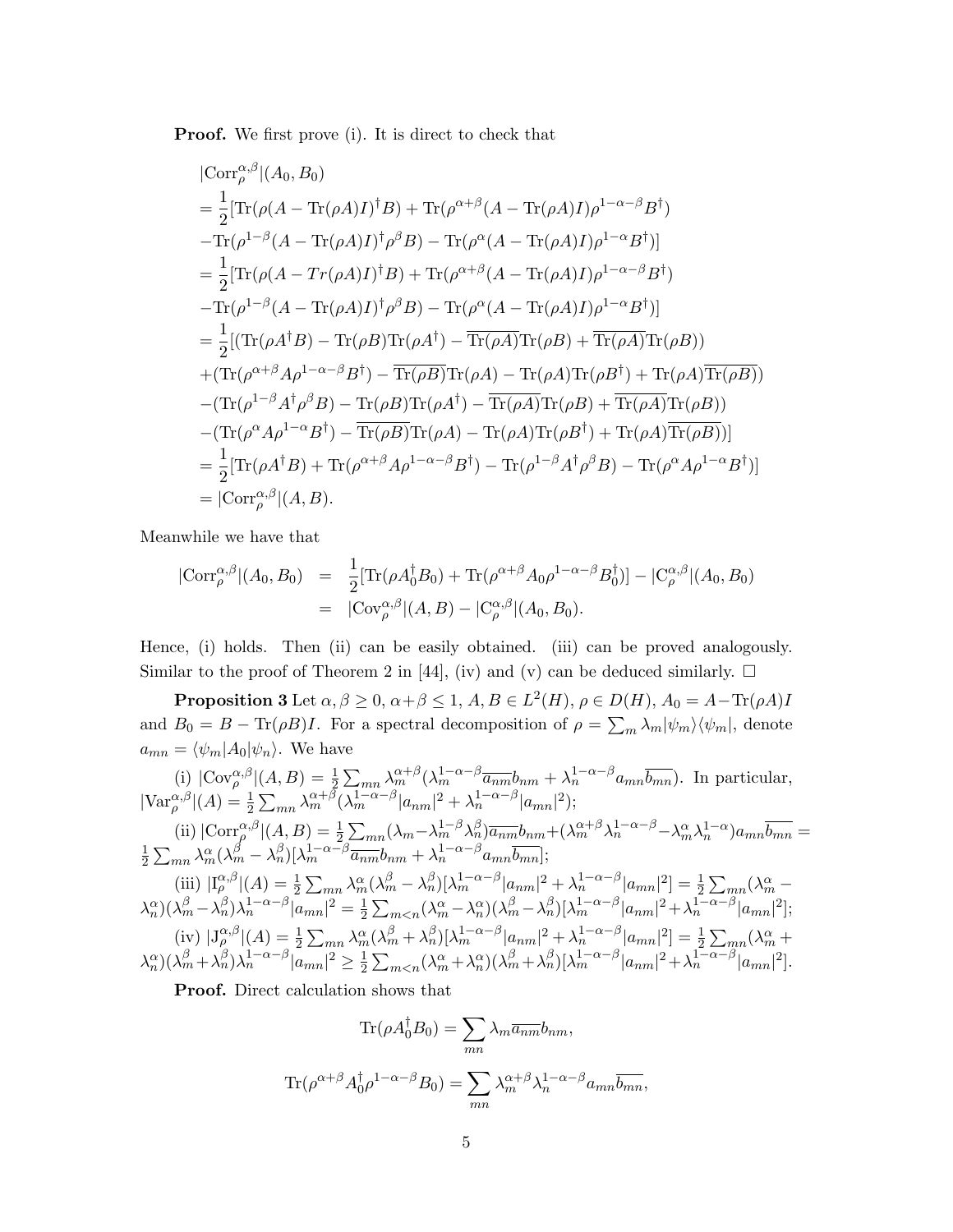$$
\text{Tr}(\rho^{1-\beta} A_0^{\dagger} \rho^{\beta} B_0) = \sum_{mn} \lambda_m^{1-\beta} \lambda_n^{\beta} \overline{a_{nm}} b_{nm},
$$
  

$$
\text{Tr}(\rho^{\alpha} A_0^{\dagger} \rho^{1-\alpha} B_0) = \sum_{mn} \lambda_m^{\alpha} \lambda_n^{1-\alpha} a_{mn} \overline{b_{mn}},
$$

and we can thus obtain (i) and (ii) immediately. Consequently for (iii), we have

$$
|\mathcal{I}_{\rho}^{\alpha,\beta}|(A) = |\text{Corr}_{\rho}^{\alpha,\beta}|(A,A) = \frac{1}{2} \sum_{mn} \lambda_m^{\alpha} (\lambda_m^{\beta} - \lambda_n^{\beta}) [\lambda_m^{1-\alpha-\beta}|a_{nm}|^2 + \lambda_n^{1-\alpha-\beta}|a_{mn}|^2].
$$

Moreover, we can rewrite  $|I_{\rho}^{\alpha,\beta}|(A)$  as

$$
|\mathcal{I}_{\rho}^{\alpha,\beta}|(A) = \frac{1}{2} \sum_{mn} (\lambda_m^{\alpha} - \lambda_n^{\alpha})(\lambda_m^{\beta} - \lambda_n^{\beta})\lambda_n^{1-\alpha-\beta}|a_{mn}|^2
$$

or

$$
|\mathcal{I}_{\rho}^{\alpha,\beta}|(A) = \frac{1}{2} \sum_{m < n} (\lambda_m^{\alpha} - \lambda_n^{\alpha})(\lambda_m^{\beta} - \lambda_n^{\beta})[\lambda_m^{1-\alpha-\beta}|a_{nm}|^2 + \lambda_n^{1-\alpha-\beta}|a_{mn}|^2].
$$

(iv) can be proved in a similar way. This completes the proof.  $\Box$ 

Now, we define the modified weighted generalized Wigner-Yanase-Dyson (MWG-WYD) skew information for an operator  $A \in L^2(H)$  (not necessarily Hermitian) and  $\rho \in D(H)$  as follows:

$$
|\mathcal{K}_{\rho}^{\alpha,\beta}|(A) = -\frac{1}{2}\text{Tr}\left(\left[\frac{\rho^{\alpha} + \rho^{\beta}}{2}, A_0^{\dagger}\right] \left[\frac{\rho^{\alpha} + \rho^{\beta}}{2}, A_0\right] \rho^{1-\alpha-\beta}\right), \quad \alpha, \beta \ge 0, \ \alpha + \beta \le 1. \tag{10}
$$

A related quantity  $|L_{\rho}^{\alpha,\beta}|(A)$  is defined as

$$
|\mathcal{L}_{\rho}^{\alpha,\beta}|(A) = \frac{1}{2} \text{Tr}\left(\left\{\frac{\rho^{\alpha} + \rho^{\beta}}{2}, A_0^{\dagger}\right\} \left\{\frac{\rho^{\alpha} + \rho^{\beta}}{2}, A_0\right\} \rho^{1-\alpha-\beta}\right), \quad \alpha, \beta \ge 0, \ \alpha + \beta \le 1. \tag{11}
$$

The properties of the above two quantities are summarized in the following two propositions.

**Proposition 4** Let  $\alpha, \beta \geq 0$ ,  $\alpha + \beta \leq 1$ ,  $A \in L^2(H)$  and  $\rho \in D(H)$ . The following statements hold:

(i)  $|K_{\rho}^{\alpha,\beta}|(A) = |K_{\rho}^{\beta,\alpha}|(A);$ (ii)  $|K_{\rho}^{\alpha,\beta}|(A^{\dagger})=|K_{\rho}^{\alpha,\beta}|(A);$ (iii)  $|K_{\rho}^{\alpha,\beta}|(A) \geq |I_{\rho}^{\alpha,\beta}|(A).$ 

Proof. (i) and (ii) can be easily verified from the definition. We now prove (iii). By Proposition 1 (i), we have

$$
|K_{\rho}^{\alpha,\beta}|(A) = -\frac{1}{2}\text{Tr}\left([\frac{\rho^{\alpha}+\rho^{\beta}}{2},A_{0}^{\dagger}][\frac{\rho^{\alpha}+\rho^{\beta}}{2},A_{0}]\rho^{1-\alpha-\beta}\right)
$$
  
\n
$$
= -\frac{1}{8}\text{Tr}([\rho^{\alpha},A_{0}^{\dagger}][\rho^{\alpha},A_{0}]\rho^{1-\alpha-\beta} + [\rho^{\beta},A_{0}^{\dagger}][\rho^{\beta},A_{0}]\rho^{1-\alpha-\beta} + \frac{1}{4}(|I_{\rho}^{\alpha,\beta}|(A) + |I_{\rho}^{\beta,\alpha}|(A))
$$
  
\n
$$
= -\frac{1}{8}\text{Tr}([\rho^{\alpha},A_{0}^{\dagger}][\rho^{\alpha},A_{0}]\rho^{1-\alpha-\beta} + [\rho^{\beta},A_{0}^{\dagger}][\rho^{\beta},A_{0}]\rho^{1-\alpha-\beta} + \frac{1}{2}|I_{\rho}^{\alpha,\beta}|(A).
$$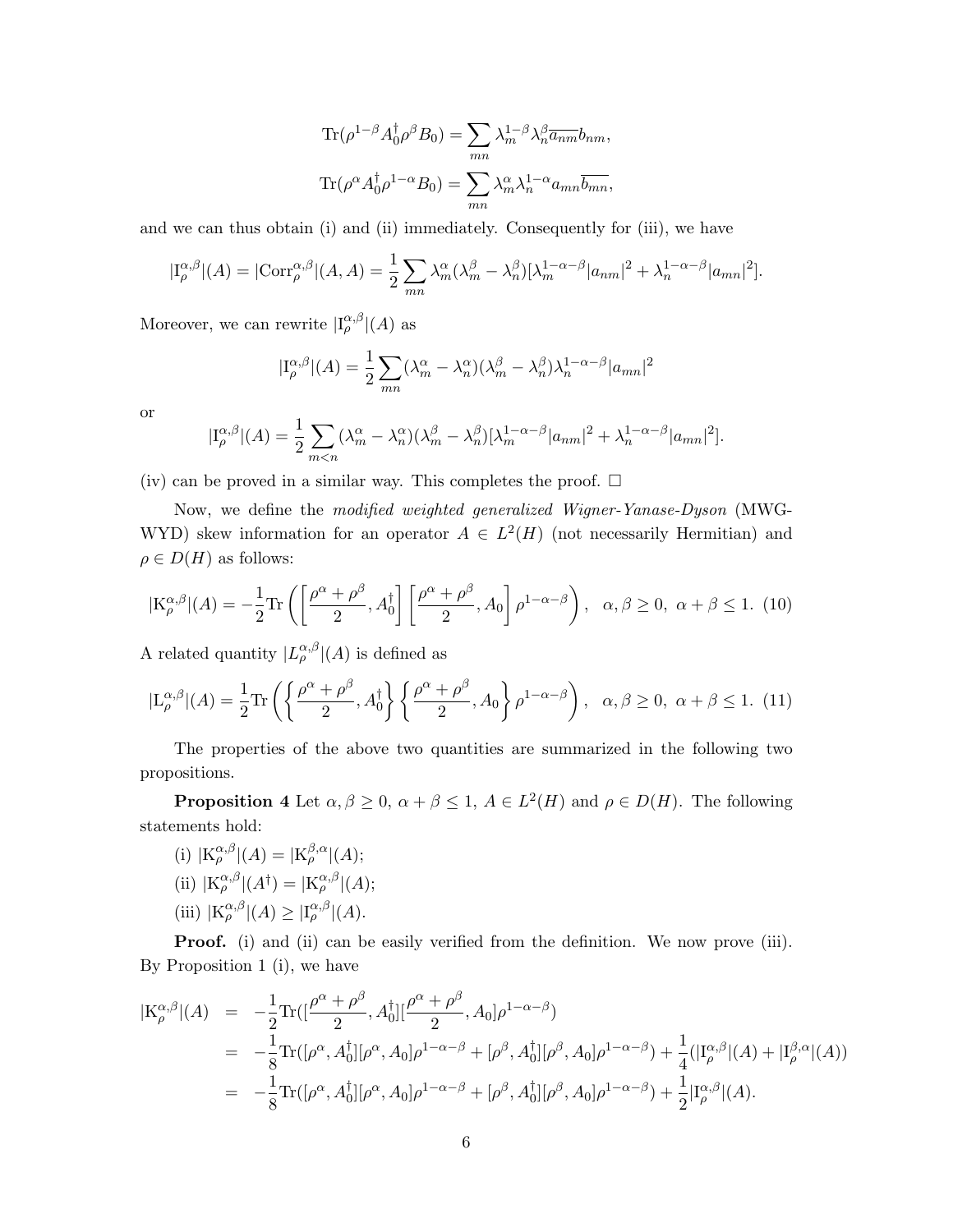Suppose that the spectral decomposition of  $\rho$  is  $\rho = \sum_m \lambda_m |\psi_m\rangle \langle \psi_m|$  and denote  $a_{mn} =$  $\langle \psi_m | A_0 | \psi_n \rangle$ . Then we obtain

$$
\begin{split} \text{Tr}([\rho^{\alpha}, A_0^{\dagger}][\rho^{\alpha}, A_0] \rho^{1-\alpha-\beta}) &= \text{Tr}(\rho^{\alpha} A_0^{\dagger} - A_0^{\dagger} \rho^{\alpha})(\rho^{\alpha} A_0 - A_0 \rho^{\alpha}) \rho^{1-\alpha-\beta} \\ &= \text{Tr}(2\rho^{\alpha} A_0^{\dagger} \rho^{\alpha} A_0 - \rho^{2\alpha} A_0^{\dagger} A_0 - \rho^{2\alpha} A_0 A_0^{\dagger}) \rho^{1-\alpha-\beta} \\ &= \text{Tr}(2\rho^{1-\beta} A_0^{\dagger} \rho^{\alpha} A_0 - \rho^{1+\alpha-\beta} A_0^{\dagger} A_0 - \rho^{1+\alpha-\beta} A_0 A_0^{\dagger}) \\ &= \sum_{mn} (2\lambda_n^{1-\beta} \lambda_m^{\alpha} - \lambda_n^{1+\alpha-\beta} - \lambda_m^{1+\alpha-\beta}) |a_{mn}|^2, \end{split}
$$

and

$$
\text{Tr}([\rho^{\alpha}, A_0^{\dagger}][\rho^{\alpha}, A_0]\rho^{1-\alpha-\beta}) = \sum_{mn} (2\lambda_n^{1-\alpha}\lambda_m^{\beta} - \lambda_n^{1-\alpha+\beta} - \lambda_m^{1-\alpha+\beta})|a_{mn}|^2.
$$

By Proposition 3 (iii), we get

$$
|K_{\rho}^{\alpha,\beta}|(A) = -\frac{1}{8}(\lambda_m^{1+\alpha-\beta} + \lambda_n^{1+\alpha-\beta} - 2\lambda_n^{1-\beta}\lambda_m^{\alpha} + \lambda_m^{1-\alpha+\beta} + \lambda_n^{1-\alpha+\beta} - 2\lambda_n^{1-\alpha}\lambda_m^{\beta})
$$
  
 
$$
+ \frac{1}{4} \sum_{mn} (\lambda_m^{\alpha} - \lambda_n^{\alpha})(\lambda_m^{\beta} - \lambda_n^{\beta})\lambda_n^{1-\alpha-\beta}|a_{mn}|^2.
$$

Since  $\alpha, \beta \ge 0$ ,  $\alpha + \beta \le 1$  and  $0 \le \lambda_m, \lambda_n \le 1$ , we have  $\lambda_m^{1+\alpha-\beta} \ge \lambda_m^{2\alpha}$ ,  $\lambda_m^{1-\alpha+\beta} \ge \lambda_m^{2\beta}$  and  $\lambda_n^{1-\alpha-\beta} \leq 1$ , and thus

$$
\lambda_m^{1+\alpha-\beta}+\lambda_m^{1+\alpha-\beta}\geq (\lambda_m^{2\alpha}+\lambda_m^{2\beta})\lambda_n^{1-\alpha-\beta},
$$

which implies that

$$
\begin{split} &\lambda_{m}^{1+\alpha-\beta}+\lambda_{n}^{1+\alpha-\beta}-2\lambda_{n}^{1-\beta}\lambda_{m}^{\alpha}+\lambda_{m}^{1-\alpha+\beta}+\lambda_{n}^{1-\alpha+\beta}-2\lambda_{n}^{1-\alpha}\lambda_{m}^{\beta}\\ &\geq\lambda_{m}^{2\alpha}\lambda_{n}^{1-\alpha-\beta}+\lambda_{n}^{1+\alpha-\beta}-2\lambda_{n}^{1-\beta}\lambda_{m}^{\alpha}+\lambda_{m}^{2\beta}\lambda_{n}^{1-\alpha-\beta}+\lambda_{n}^{1-\alpha+\beta}-2\lambda_{n}^{1-\alpha}\lambda_{m}^{\beta}\\ &=[(\lambda_{m}^{\alpha}-\lambda_{n}^{\alpha})^{2}+(\lambda_{m}^{\beta}-\lambda_{n}^{\beta})^{2}]\lambda_{n}^{1-\alpha-\beta}\\ &\geq2(\lambda_{m}^{\alpha}-\lambda_{n}^{\alpha})(\lambda_{m}^{\beta}-\lambda_{n}^{\beta})\lambda_{n}^{1-\alpha-\beta}, \end{split}
$$

Again, by Proposition 3 (iii), we conclude that  $|K_{\rho}^{\alpha,\beta}|(A) \geq |I_{\rho}^{\alpha,\beta}|(A)$ .  $\Box$ 

In a similar way, we can prove the following proposition.

**Proposition 5** Let  $\alpha, \beta \geq 0$ ,  $\alpha + \beta \leq 1$ ,  $A \in L^2(H)$  and  $\rho \in D(H)$ . The following statements hold:

(i) 
$$
|L_{\rho}^{\alpha,\beta}|(A) = |L_{\rho}^{\beta,\alpha}|(A);
$$
  
\n(ii)  $|L_{\rho}^{\alpha,\beta}|(A^{\dagger}) = |L_{\rho}^{\alpha,\beta}|(A);$   
\n(iii)  $|L_{\rho}^{\alpha,\beta}|(A) \ge |J_{\rho}^{\alpha,\beta}|(A).$ 

3. Uncertainty relations based on MGWYD and MWGWYD skew information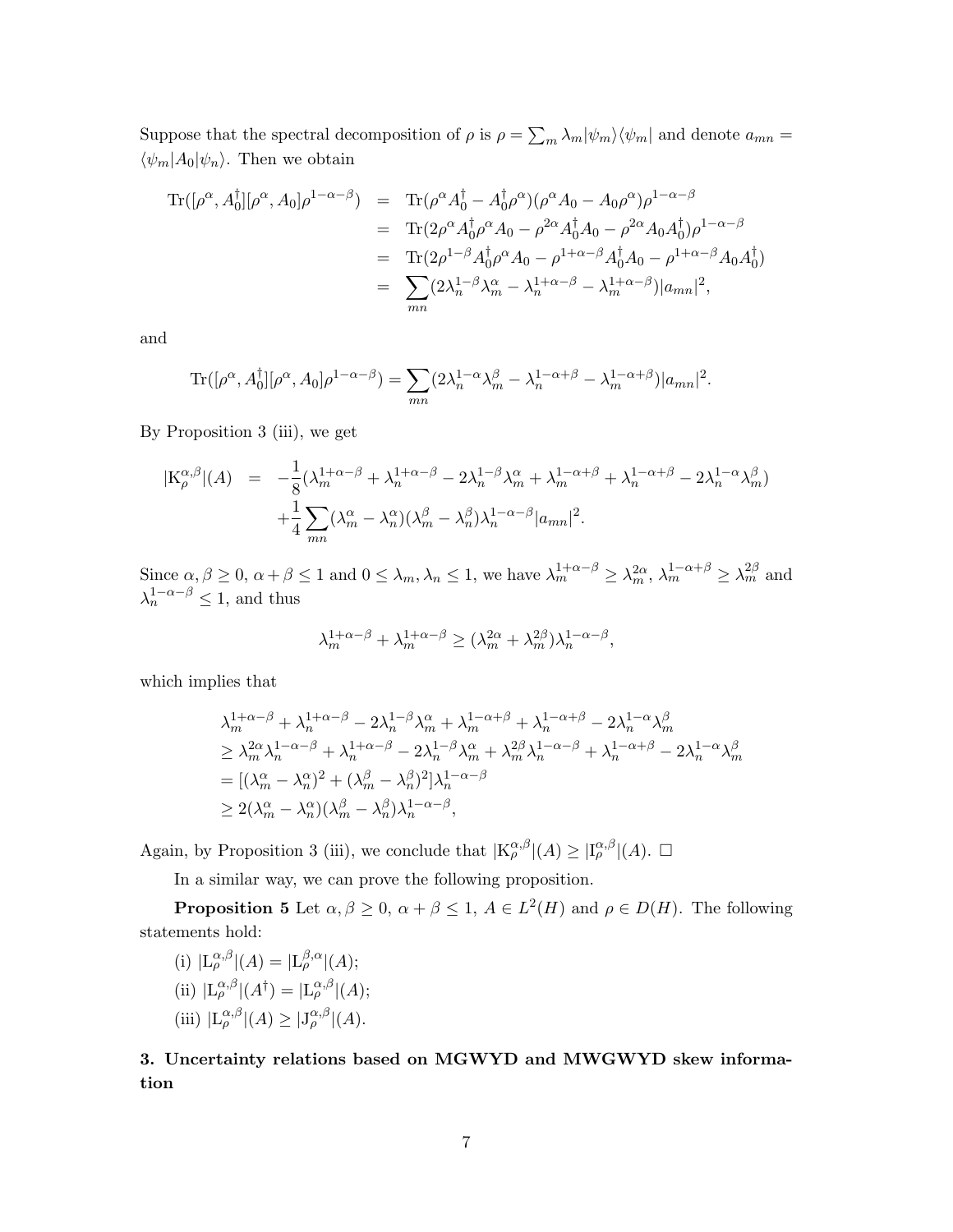In this section, we present some new uncertainty relations based on MGWYD skew information and MWGWYD skew information and related quantities defined in the previous section. First of all, imitating the proof of Lemma 1 and Lemma 2 in [\[44\]](#page-17-12), we can prove the following Lemma.

**Lemma 1** For any  $x, y \ge 0, 0 \le \beta \le \min\{\alpha, 1 - \alpha\}$ , we have

<span id="page-9-0"></span>
$$
(x^{\alpha} + y^{\alpha})|x^{\beta} - y^{\beta}| \le |x - y|,\tag{12}
$$

<span id="page-9-1"></span>
$$
4\alpha\beta(x-y)^2 \le (x^{2\alpha} - y^{2\alpha})(x^{2\beta} - y^{2\beta}).\tag{13}
$$

Utilizing Lemma 1, the first main result of this paper can be stated as follows. **Theorem 1** Let  $0 \le \beta \le \min\{\alpha, 1-\alpha\}$ ,  $A, B \in L^2(H)$  and  $\rho \in D(H)$ . We have

<span id="page-9-3"></span>
$$
|\mathcal{U}_{\rho}^{\alpha,\beta}|(A) \cdot |\mathcal{U}_{\rho}^{\alpha,\beta}|(B) \ge 4\alpha\beta ||\text{Corr}_{\rho}^{\alpha,\beta}|(A,B)|^2. \tag{14}
$$

Proof. It follows from Proposition 3 (ii) that

$$
|\text{Corr}_{\rho}^{\alpha,\beta}|(A,B) = \frac{1}{2} \sum_{m < n} \lambda_m^{\alpha} (\lambda_m^{\beta} - \lambda_n^{\beta}) [\lambda_m^{1-\alpha-\beta} \overline{a_{nm}} b_{nm} + \lambda_n^{1-\alpha-\beta} a_{mn} \overline{b_{mn}}] + \frac{1}{2} \sum_{m < n} \lambda_n^{\alpha} (\lambda_n^{\beta} - \lambda_m^{\beta}) [\lambda_n^{1-\alpha-\beta} \overline{a_{mn}} b_{mn} + \lambda_n^{1-\alpha-\beta} a_{nm} \overline{b_{nm}}],
$$

which implies that

$$
\begin{split} \left| |\text{Corr}_{\rho}^{\alpha,\beta}|(A,B) \right| &\leq \frac{1}{2} \sum_{m < n} \lambda_m^{\alpha} |\lambda_m^{\beta} - \lambda_n^{\beta}| \cdot |\lambda_m^{1-\alpha-\beta} \overline{a_{nm}} b_{nm} + \lambda_n^{1-\alpha-\beta} a_{mn} \overline{b_{mn}}| \\ &+ \frac{1}{2} \sum_{m < n} \lambda_n^{\alpha} |\lambda_n^{\beta} - \lambda_m^{\beta}| \cdot |\lambda_n^{1-\alpha-\beta} \overline{a_{mn}} b_{mn} + \lambda_n^{1-\alpha-\beta} a_{nm} \overline{b_{nm}}| \\ &= \frac{1}{2} \sum_{m < n} (\lambda_m^{\alpha} + \lambda_n^{\alpha}) |\lambda_m^{\beta} - \lambda_n^{\beta}| \cdot |\lambda_m^{1-\alpha-\beta} \overline{a_{nm}} b_{nm} + \lambda_n^{1-\alpha-\beta} a_{mn} \overline{b_{mn}}|. \end{split}
$$

Utilizing [\(12\)](#page-9-0), we obtain

<span id="page-9-2"></span>
$$
||\text{Corr}_{\rho}^{\alpha,\beta}|(A,B)| \leq \frac{1}{2} \sum_{m < n} |\lambda_m - \lambda_n| \cdot |\lambda_m^{1-\alpha-\beta} \overline{a_{nm}} b_{nm} + \lambda_n^{1-\alpha-\beta} a_{mn} \overline{b_{mn}}|.
$$
\n(15)

Thus, combining Cauchy-Schwarz inequality, Lemma 1 [\(13\)](#page-9-1), Proposition (iii) and (iv),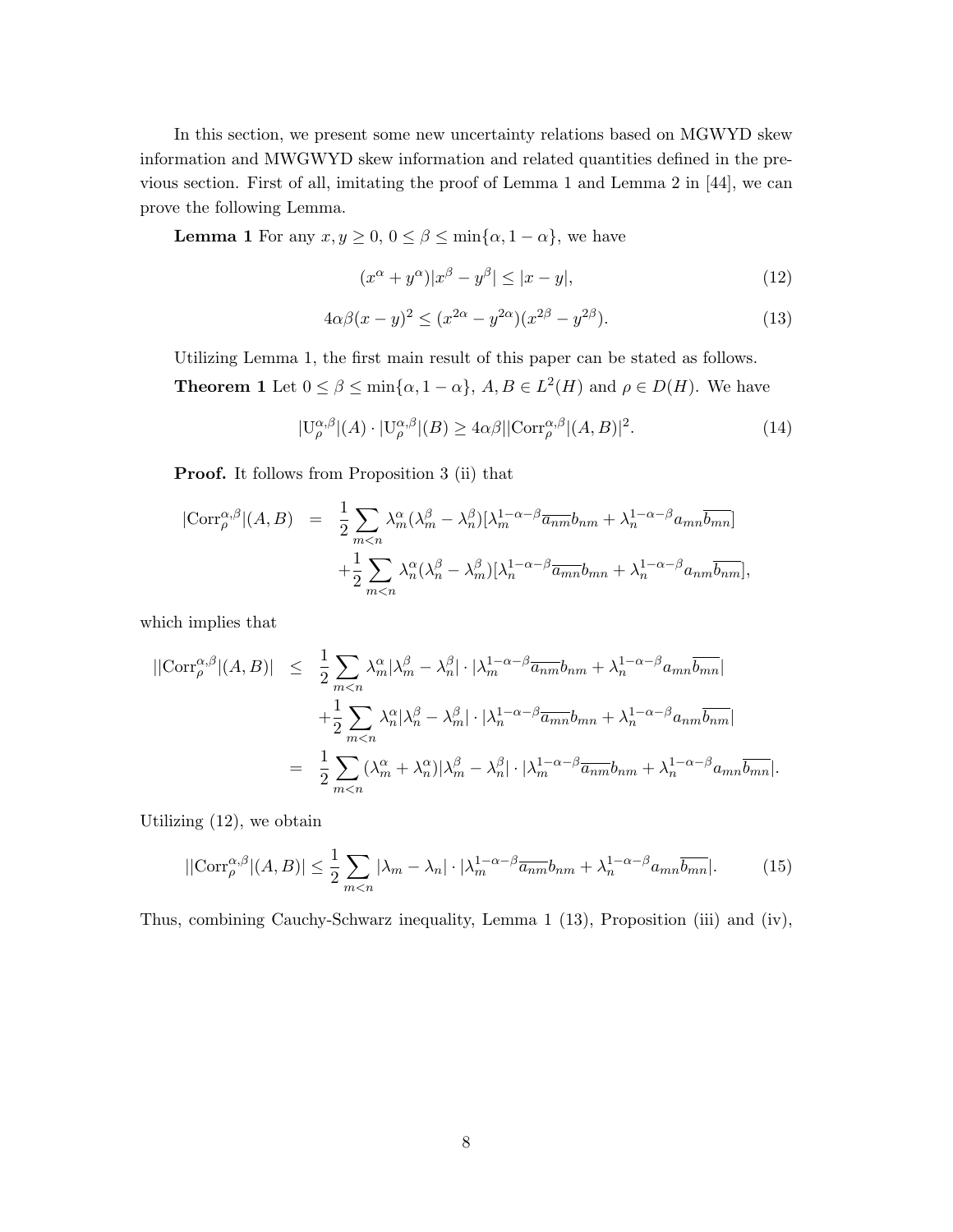from Eq.  $(15)$  we obtain

$$
4\alpha\beta||\text{Corr}_{\rho}^{\alpha,\beta}|(A,B)|^{2}
$$
\n
$$
\leq \alpha\beta\left[\sum_{m\n
$$
=\frac{1}{4}\left[\sum_{m\n
$$
\leq \frac{1}{4}\left[\sum_{m\n
$$
\leq \frac{1}{4}\left[\sum_{m\n
$$
[(\lambda_{m}^{\alpha}+\lambda_{n}^{\alpha})(\lambda_{m}^{\beta}+\lambda_{n}^{\beta})(\lambda_{m}^{1-\alpha-\beta}|b_{mn}|^{2}+\lambda_{n}^{1-\alpha-\beta}|b_{mn}|^{2})]^{\frac{1}{2}}]^{2}
$$
\n
$$
\leq \frac{1}{4}\sum_{m\n
$$
\sum_{m
$$
$$
$$
$$
$$
$$

From the above deductions, we can also obtain that

$$
4\alpha\beta ||\text{Corr}_{\rho}^{\alpha,\beta}|(A,B)|^2 \leq |I_{\rho}^{\alpha,\beta}|(B) \cdot |J_{\rho}^{\alpha,\beta}|(A).
$$

Therefore, by Proposition 2 (iv), we get

$$
|\mathcal{U}_{\rho}^{\alpha,\beta}|(A)\cdot|\mathcal{U}_{\rho}^{\alpha,\beta}|(B)\geq 4\alpha\beta||\text{Corr}_{\rho}^{\alpha,\beta}|(A,B)|^2.
$$

This completes the proof.  $\square$ 

Imitating the proof of Lemma 3 in [\[44\]](#page-17-12), we can prove the following lemma.

**Lemma 2** For any  $x, y \ge 0, 0 \le \beta \le \min\{4\alpha, 1 - \alpha\}$ , we have

$$
(x^{\alpha+\beta} - x^{\alpha}y^{\beta})^2 \le (x^{2\alpha} - y^{2\alpha})(x^{2\beta} - y^{2\beta}).
$$
\n(16)

Based on this lemma, we now give the second main result of this paper.

**Theorem 2** Let  $0 \le \beta \le \min\{4\alpha, 1-\alpha\}, A, B \in L^2(H)$  and  $\rho \in D(H)$ . We have

<span id="page-10-0"></span>
$$
|\mathcal{U}_{\rho}^{\alpha,\beta}|(A) \cdot |\mathcal{U}_{\rho}^{\alpha,\beta}|(B) \ge \frac{1}{4} ||\text{Corr}_{\rho}^{\alpha,\beta}|(A,B)|^2. \tag{17}
$$

Proof. It follows from Proposition 3 (ii), (iii), (iv), Lemma 2 and Cauchy-Schwarz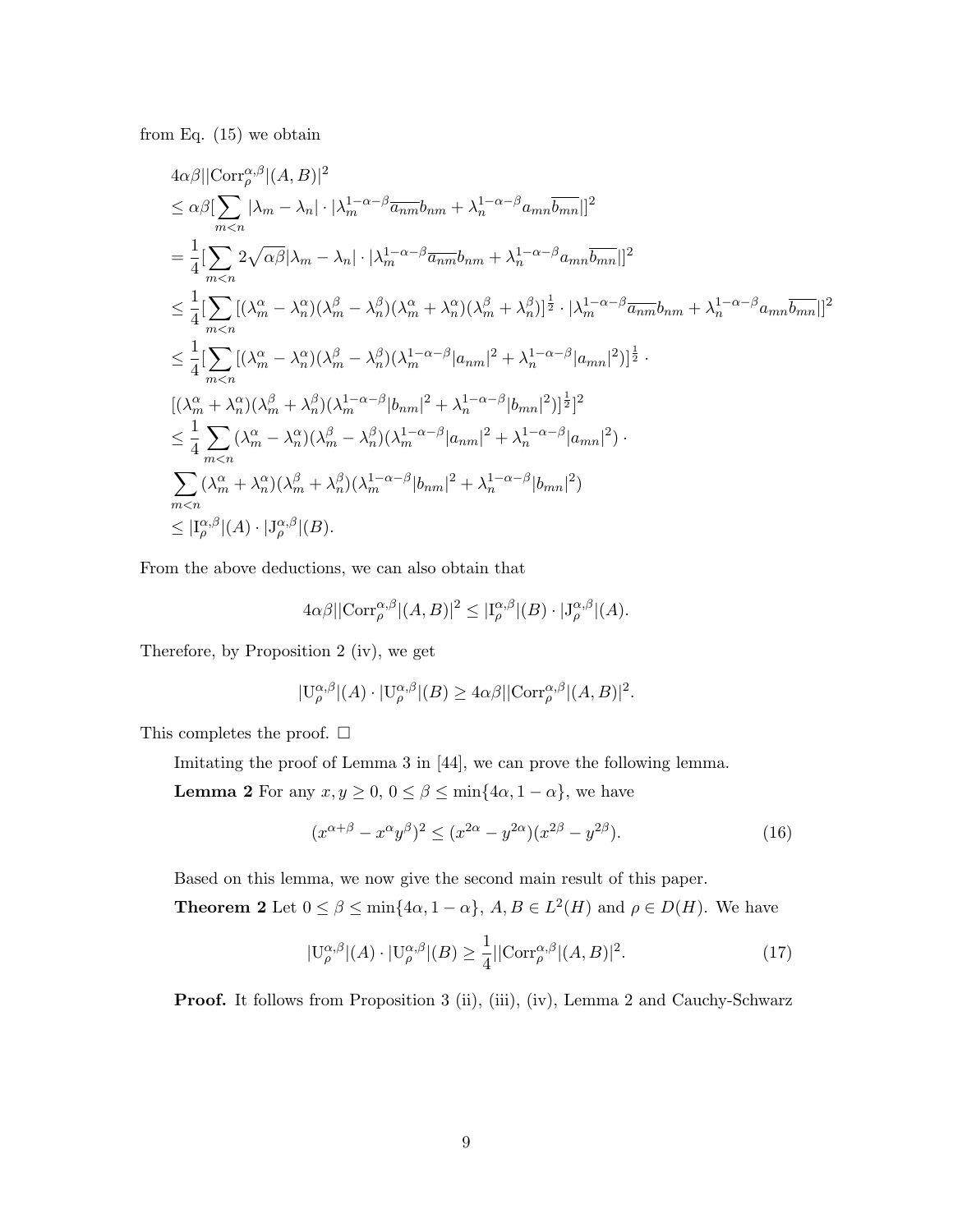inequality that

$$
\begin{split}\n&\vert\vert\mathrm{Corr}_{\rho}^{\alpha,\beta}\vert(A,B)\vert^{2} \\
&= \frac{1}{4}\vert\sum_{mn}\lambda_{m}^{\alpha}(\lambda_{m}^{\beta}-\lambda_{n}^{\beta})[\lambda_{m}^{1-\alpha-\beta}\overline{a_{nm}}b_{nm}+\lambda_{n}^{1-\alpha-\beta}a_{mn}\overline{b_{mn}}]\vert^{2} \\
&\leq \frac{1}{4}\vert\sum_{mn}\lambda_{m}^{\alpha}\vert\lambda_{m}^{\beta}-\lambda_{n}^{\beta}\vert\cdot\vert\lambda_{m}^{1-\alpha-\beta}\overline{a_{nm}}b_{nm}+\lambda_{n}^{1-\alpha-\beta}a_{mn}\overline{b_{mn}}\vert^{2} \\
&\leq \frac{1}{4}\vert\sum_{mn}[(\lambda_{m}^{\alpha}-\lambda_{n}^{\alpha})(\lambda_{m}^{\beta}-\lambda_{n}^{\beta})(\lambda_{m}^{\alpha}+\lambda_{n}^{\alpha})(\lambda_{m}^{\beta}+\lambda_{n}^{\beta})]^{\frac{1}{2}}. \\
&(\lambda_{m}^{1-\alpha-\beta}\vert a_{nm}\vert^{2}+\lambda_{n}^{1-\alpha-\beta}\vert a_{mn}\vert^{2})^{\frac{1}{2}}(\lambda_{m}^{1-\alpha-\beta}\vert b_{nm}\vert^{2}+\lambda_{n}^{1-\alpha-\beta}\vert b_{mn}\vert^{2})^{\frac{1}{2}}\vert^{2} \\
&\leq \frac{1}{4}\vert\sum_{mn}[(\lambda_{m}^{\alpha}-\lambda_{n}^{\alpha})(\lambda_{m}^{\beta}-\lambda_{n}^{\beta})(\lambda_{m}^{\alpha}+\lambda_{n}^{\alpha})(\lambda_{m}^{\beta}+\lambda_{n}^{\beta})]^{\frac{1}{2}}. \\
&(\lambda_{m}^{1-\alpha-\beta}\vert a_{nm}\vert^{2}+\lambda_{n}^{1-\alpha-\beta}\vert a_{mn}\vert^{2})^{\frac{1}{2}}(\lambda_{m}^{1-\alpha-\beta}\vert b_{nm}\vert^{2}+\lambda_{n}^{1-\alpha-\beta}\vert b_{mn}\vert^{2})^{\frac{1}{2}}\vert^{2} \\
&\leq \frac{1}{4}\sum_{mn}(\lambda_{m}^{\alpha}-\lambda_{n}^{\alpha})(\lambda_{m}^{\beta}-\lambda_{n}^{\beta})(\lambda_{m}^{1-\alpha-\beta}\vert a_{nm}\vert^{2}+\lambda_{n}^{1-\alpha-\beta}\vert a_{mn}\vert^{2}).\n\end{split}
$$

Similarly, we have

$$
||{\rm Corr}_{\rho}^{\alpha,\beta}|(A,B)|^2\leq 4|\mathcal{I}_{\rho}^{\alpha,\beta}|(B)\cdot |\mathcal{J}_{\rho}^{\alpha,\beta}|(A).
$$

Hence, by Proposition 2 (iv), we conclude that

$$
||\text{Corr}_{\rho}^{\alpha,\beta}|(A,B)|^2 \le 4|\text{U}_{\rho}^{\alpha,\beta}|(A)\cdot|\text{U}_{\rho}^{\alpha,\beta}|(B).
$$

This completes the proof.  $\square$ 

**Remark** Let us compare the above two theorems. [\(17\)](#page-10-0) holds when  $\alpha, \beta \geq 0, \alpha + \beta \leq 1$ 1 and  $\alpha \le \beta \le 4\alpha$ . When  $\alpha, \beta \ge 0$ ,  $\alpha + \beta \le 1$  and  $\frac{1}{4} \le \beta \le \alpha$ , we have  $4\alpha\beta \ge \frac{1}{4}$  $\frac{1}{4}$ , and thus [\(17\)](#page-10-0) is better than [\(14\)](#page-9-3). When  $\alpha, \beta \geq 0$ ,  $\alpha + \beta \leq 1$  and  $\beta \leq \alpha \leq \frac{1}{4}$  $\frac{1}{4}$ , we have  $4\alpha\beta \leq \frac{1}{4}$ 4 and thus  $(14)$  is better than  $(17)$ .

In the previous section, we have defined the quantities  $|K^{\alpha,\beta}_{\rho}|(A)$  and  $|L^{\alpha,\beta}_{\rho}|(A)$ . Now we define the quantity  $|W_{\rho}^{\alpha,\beta}|(A) = \sqrt{|K_{\rho}^{\alpha,\beta}|(A)|L_{\rho}^{\alpha,\beta}|(A)}$  for any  $A \in L^2(H)$ . Then it follows from Proposition 2 (iv), Proposition 4 (iii) and Proposition 5 (iii) that

$$
|W_{\rho}^{\alpha,\beta}|(A) \geq |U_{\rho}^{\alpha,\beta}|(A), |W_{\rho}^{\alpha,\beta}|(B) \geq |U_{\rho}^{\alpha,\beta}|(B), \text{ for all } A, B \in L^{2}(H).
$$

Therefore, we obtain the following two uncertainty relations as consequences of Theorem 1 and Theorem 2.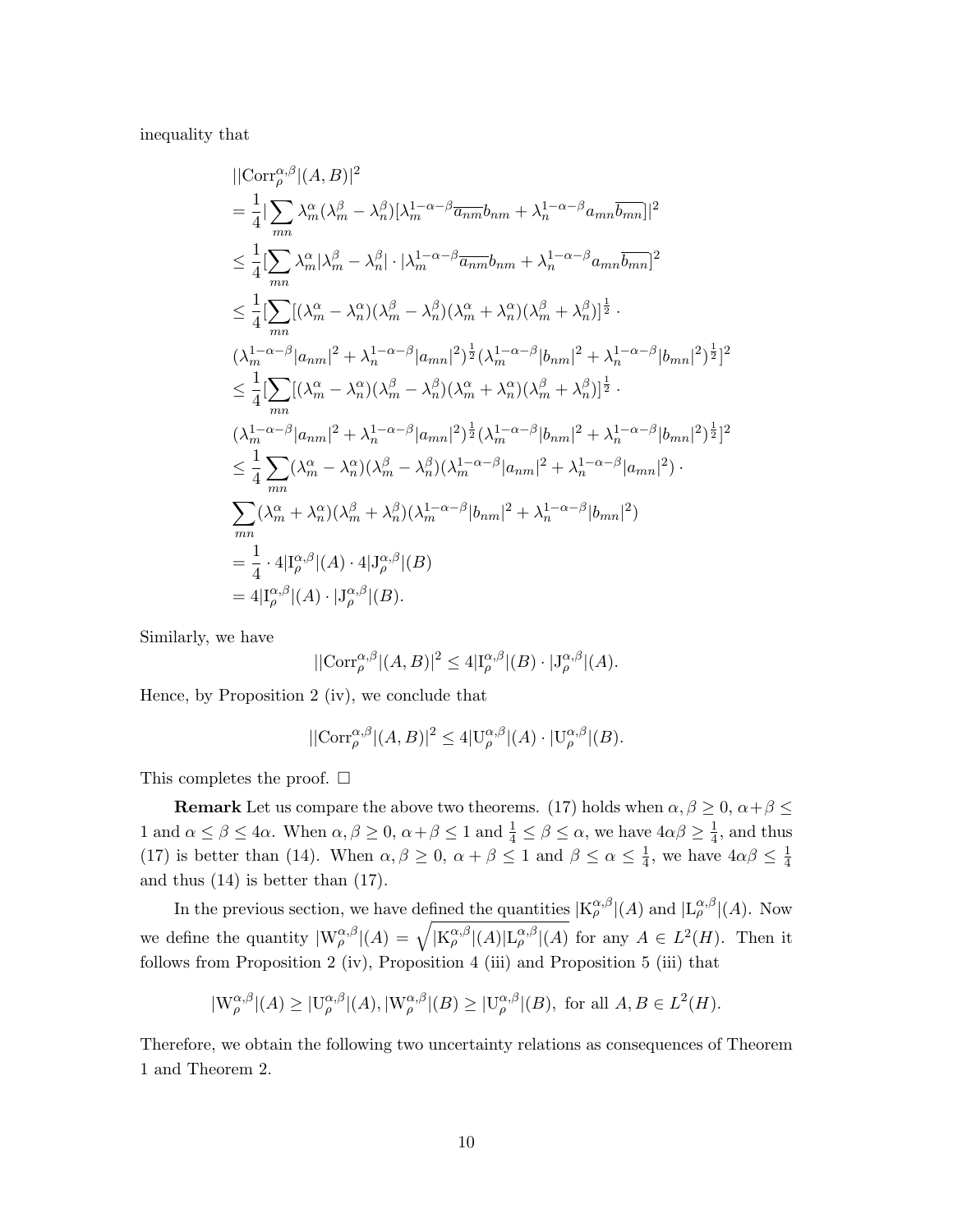**Corollary** 1 Let  $0 \le \beta \le \min\{\alpha, 1-\alpha\}, A, B \in L^2(H)$  and  $\rho \in D(H)$ . Then we have

$$
|W_{\rho}^{\alpha,\beta}|(A) \cdot |W_{\rho}^{\alpha,\beta}|(B) \ge 4\alpha\beta ||\text{Corr}_{\rho}^{\alpha,\beta}|(A,B)|^2. \tag{18}
$$

**Corollary 2** Let  $0 \le \beta \le \min\{4\alpha, 1-\alpha\}, A, B \in L^2(H)$  and  $\rho \in D(H)$ . Then we have

$$
|\mathcal{W}_{\rho}^{\alpha,\beta}|(A) \cdot |\mathcal{W}_{\rho}^{\alpha,\beta}|(B) \ge \frac{1}{4} ||\text{Corr}_{\rho}^{\alpha,\beta}|(A,B)|^2. \tag{19}
$$

Example 1 Consider the Werner state

$$
\rho_w^{ab} = \left( \begin{array}{cccc} \frac{1}{3}p & 0 & 0 & 0 \\ 0 & \frac{1}{6}(3-2p) & \frac{1}{6}(4p-3) & 0 \\ 0 & \frac{1}{6}(4p-3) & \frac{1}{6}(3-2p) & 0 \\ 0 & 0 & 0 & \frac{1}{3}p \end{array} \right),
$$

where  $p \in [0, 1]$ . Note that  $\rho_w^{ab}$  is separable when  $p \in [0, \frac{1}{3}]$  $\frac{1}{3}$ . Let A and B be the following non-Hermitian matrices

<span id="page-12-0"></span>
$$
A = \begin{pmatrix} 0 & 1 & 0 & -i \\ 1 & 0 & i & 0 \\ 1 & 0 & 1 & 0 \\ 0 & -1 & 0 & 1 \end{pmatrix}, \quad B = \begin{pmatrix} 1 & 0 & 1 & 0 \\ 0 & 1 & 0 & -1 \\ 0 & 1 & 0 & -i \\ 1 & 0 & i & 0 \end{pmatrix}.
$$
 (20)

Figure 1 illustrates the uncertainty relations of Eq. [\(14\)](#page-9-3) with different values of  $\alpha$  and  $\beta$ .



Figure 1: The y-axis shows the uncertainty and its lower bounds. Red solid (dotdashed) line represents the value of the left (right)-hand side of Eq. [\(14\)](#page-9-3) with  $\alpha = \frac{11}{20}$  and  $\beta = \frac{2}{5}$ 5 for  $\rho_w^{ab}$ ; blue solid (dotdashed) line represents the value of the left (right)-hand side of Eq. [\(14\)](#page-9-3) with  $\alpha = \frac{15}{20}$  and  $\beta = \frac{1}{5}$  $rac{1}{5}$  for  $\rho_w^{ab}$ .

Moreover, when we fix the value of  $p$ , the gap between the left and right hand sides of Eq. [\(14\)](#page-9-3) for separable states are greater than those for the entangled states. See Figure 2 for an illustration of this fact for  $p = 0.3$  and  $p = 0.9$ .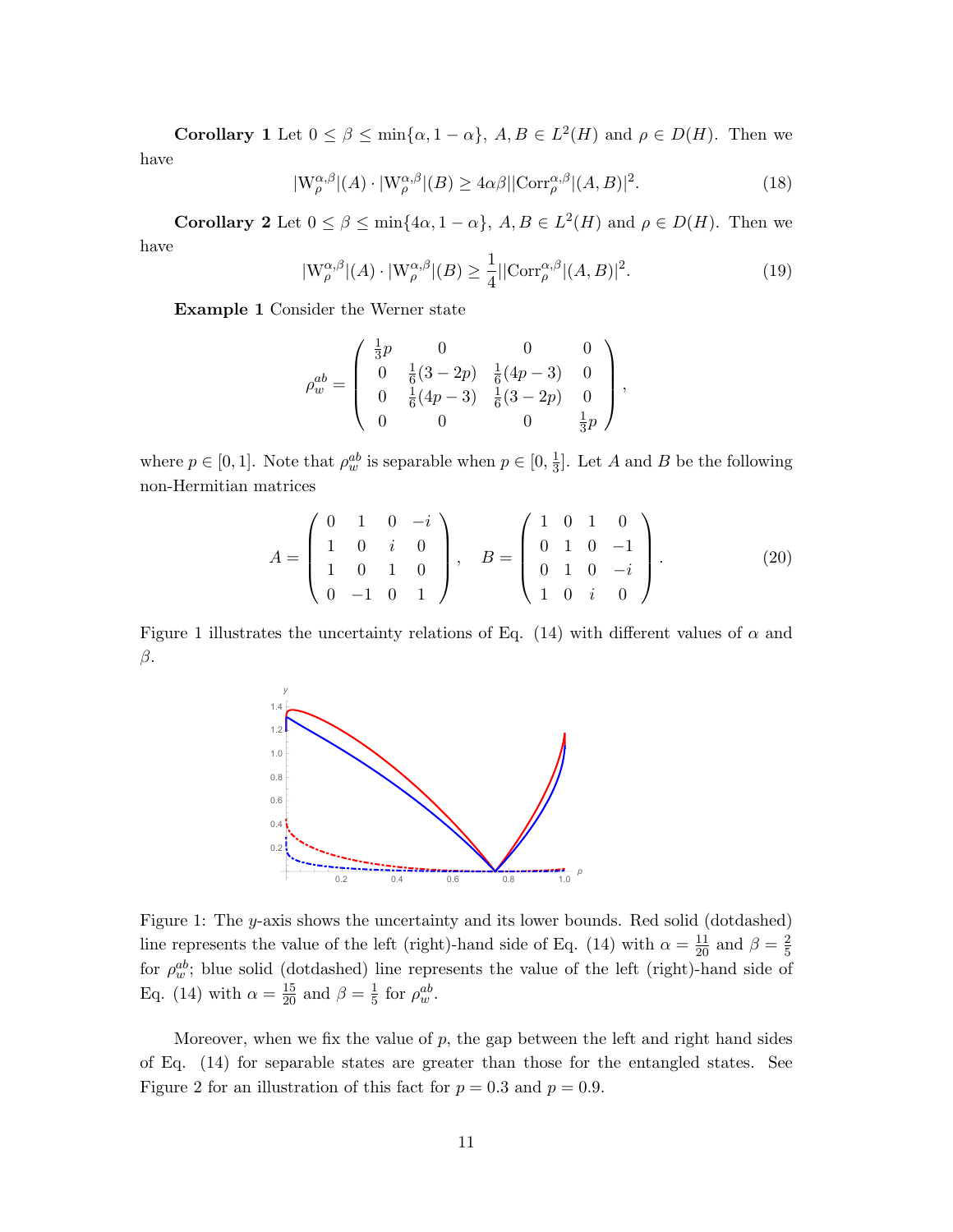

Figure 2: The *z*-axis shows the uncertainty and its lower bounds. (a)  $p = 0.3$  (in this case  $\rho_w^{ab}$  is a separable state): Red (blue) surface represents the value of the left (right)-hand side of Eq. [\(14\)](#page-9-3) for  $\rho_w^{ab}$ ; (b)  $p = 0.9$  (in this case  $\rho_w^{ab}$  is an entangled state): Red (blue) surface represents the value of the left (right)-hand side of Eq. [\(14\)](#page-9-3) for  $\rho_w^{ab}$ .

Example 2 Consider the isotropic state

$$
\rho_{iso}^{ab} = \begin{pmatrix} \frac{1}{6}(2F+1) & 0 & 0 & \frac{1}{6}(4F-1) \\ 0 & \frac{1}{3}(1-F) & 0 & 0 \\ 0 & 0 & \frac{1}{3}(1-F) & 0 \\ \frac{1}{6}(4F-1) & 0 & 0 & \frac{1}{6}(2F+1) \end{pmatrix},
$$

where  $F \in [0, 1]$ . Note that  $\rho_{iso}^{ab}$  is separable when  $F \in [0, \frac{1}{2}]$  $\frac{1}{2}$ . With A and B being the non-Hermitian matrices given in [\(20\)](#page-12-0), Figure 3 illustrates the uncertainty relation [\(14\)](#page-9-3) with different values of  $\alpha$  and  $\beta$ .



Figure 3: The y-axis shows the uncertainty and its lower bounds. Red solid (dotdashed) line represents the value of the left (right)-hand side of Eq. [\(14\)](#page-9-3) with  $\alpha = \frac{11}{20}$  and  $\beta = \frac{2}{5}$ 5 for  $\rho_{iso}^{ab}$ ; blue solid (dotdashed) line represents the value of the left (right)-hand side of Eq. [\(14\)](#page-9-3) with  $\alpha = \frac{15}{20}$  and  $\beta = \frac{1}{5}$  $rac{1}{5}$  for  $\rho_{iso}^{ab}$ .

Moreover, when we fix the value of  $F$ , the gap between the left and right hand sides of Eq. [\(14\)](#page-9-3) for separable states are less than those for the entangled states. See Figure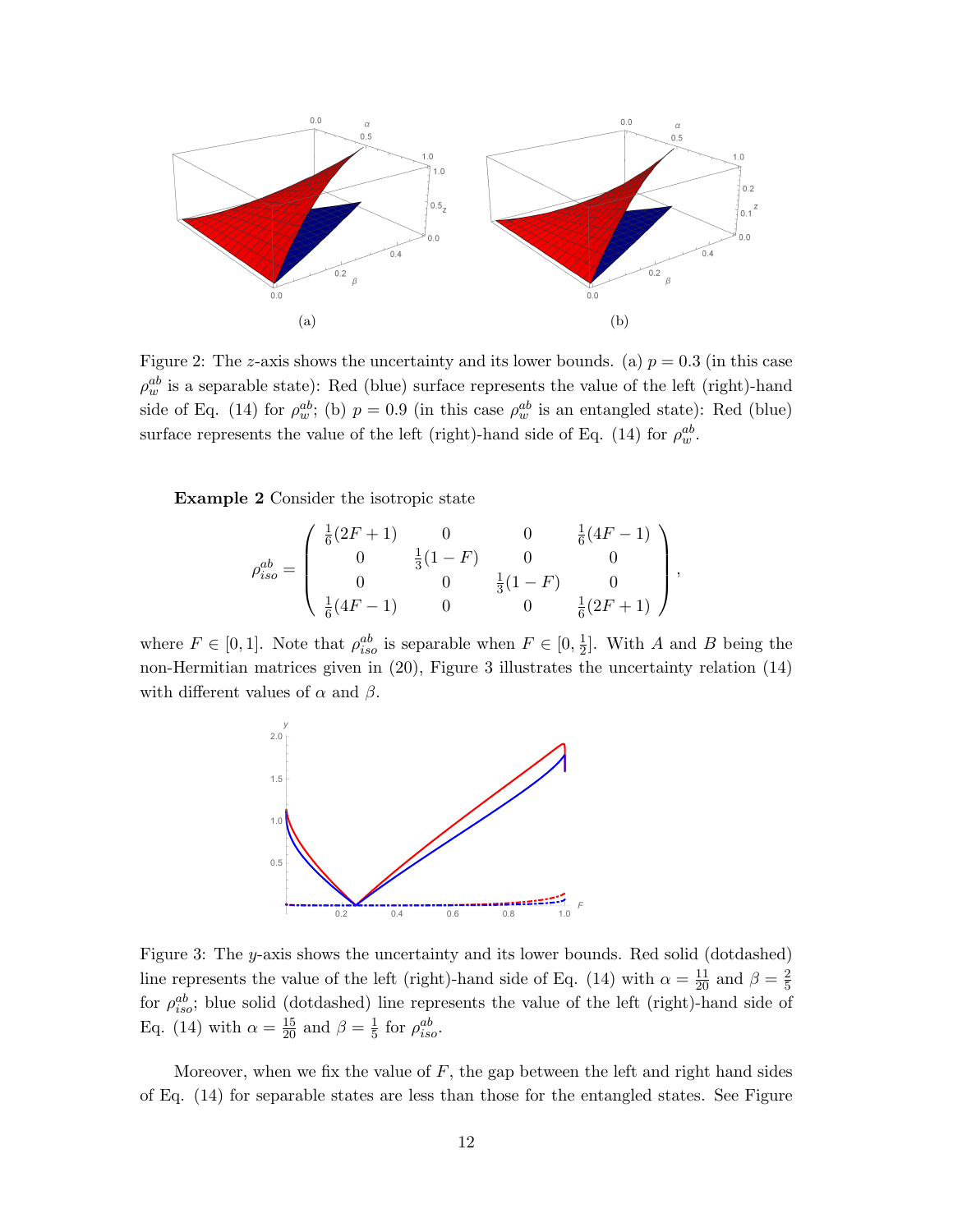4 for an illustration of this fact for  $F = 0.4$  and  $F = 0.7$ .



Figure 4: The z-axis shows the uncertainty and its lower bounds. (a)  $F = 0.4$  (in this case  $\rho_{iso}^{ab}$  is a separable state): Red (blue) surface represents the value of the left (right)-hand side of Eq. [\(14\)](#page-9-3) for  $\rho_{iso}^{ab}$ ; (b)  $F = 0.7$  (in this case  $\rho_{iso}^{ab}$  is an entangled state): Red (blue) surface represents the value of the left (right)-hand side of Eq. [\(14\)](#page-9-3) for  $\rho_{iso}^{ab}$ .

#### 4. Conclusions

Based on the newly introduced quantities termed modified generalized Wigner-Yanase-Dyson skew information and modified weighted generalized Wigner-Yanase-Dyson skew information, we have derived new uncertainty relations, which turned out to be the generalizations of the main results in [\[44\]](#page-17-12). Information based quantum uncertainty relations are of significance for usual Hermitian quantum mechanical systems. Our work shew new light on the study of uncertainty relations for non-Hermitian operators.

#### Acknowledgements

This work was supported by the National Natural Science Foundation of China (Grant Nos. 11701259, 11461045, 11675113, 11875034, 11505091), the China Scholarship Council (Grant No.201806825038), the Key Project of Beijing Municipal Commission of Education under No. KZ201810028042, and the Major Program of Jiangxi Provincial NSF (No. 20161ACB21006). This work was completed while Zhaoqi Wu was visiting the Max-Planck-Institute for Mathematics in the Sciences in Germany.

#### References

<span id="page-14-0"></span>[1] Wigner, E.P., Yanase, M.M.: Information contents of distributions. Proc. Natl. Acad. Sci. USA 49, 910-918 (1963)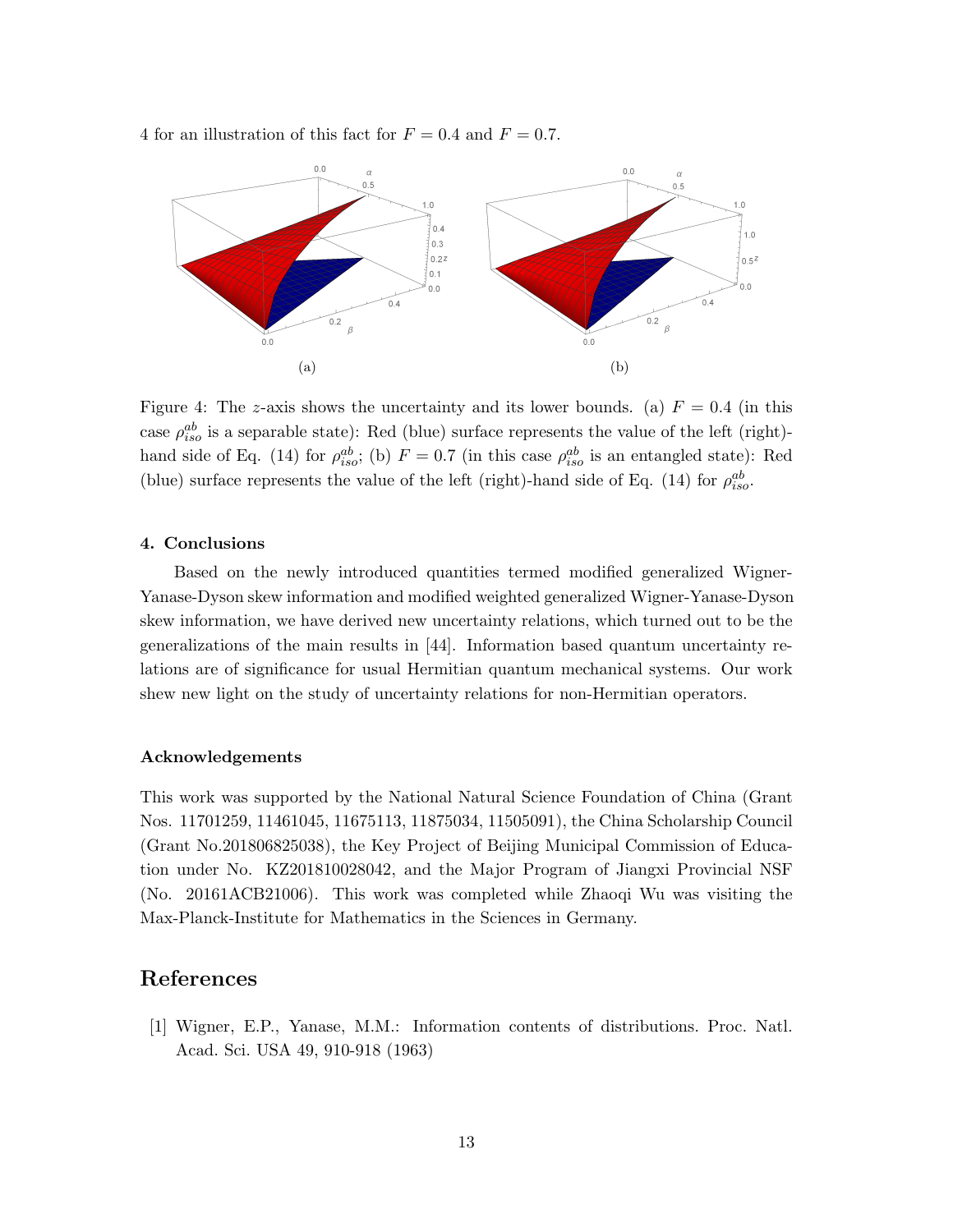- <span id="page-15-0"></span>[2] Chen, P., Luo, S.: Direct approach to quantum extensions of Fisher information. Front. Math. China 2, 359 (2007)
- <span id="page-15-1"></span>[3] Furuichi, S., Yanagi, K., Kuriyama, K.: Trace inequalities on a generalized Wigner-Yanase skew information. J. Math. Anal. Appl. 356, 179 (2009)
- <span id="page-15-2"></span>[4] Luo, S.: Wigner-Yanase skew information and uncertainty relations. Phys. Rev. Lett. 91, 180403 (2003)
- $[5]$  Luo, S., Zhang, Z.: An information characterization of Schrödinger uncertainty relations. J. Stat. Phys. 114, 1557 (2004)
- [6] Luo, S., Zhang, Q.: On skew information. IEEE Trans. Inf. Theory 50, 1778 (2004); 51, 4432 (2005)
- [7] Luo, S.: Heisenberg uncertainty relation for mixed states. Phys. Rev. A 72, 042110 (2005)
- [8] Luo, S.: Quantum uncertainty of mixed states based on skew information. Phys. Rev. A 73, 022324 (2006)
- [9] Luo, S., Zhang, Q.: Skew information decreases under quantum measurements. Theor. Math. Phys. 151, 529 (2007)
- [10] Luo, S.: Notes on superadditivity of Wigner-Yanase-Dyson information. J. Stat. Phys. 128, 1177 (2007)
- [11] Luo, S., Zhang, Q.: Superadditivity of Wigner-Yanase-Dyson information revisited. J. Stat. Phys. 131, 1169 (2008)
- [12] Cai, L., Luo, S.: On convexity of generalized Wigner-Yanase-Dyson information. Lett. Math. Phys. 83, 253 (2008)
- [13] Cai, L., Li, N., Luo, S.: Weak superadditivity of skew information. J. Phys. A 41, 135301 (2008)
- [14] Furuichi, S.: Schrödinger uncertainty relation with Wigner-Yanase skew information. Phys. Rev. A 82, 034101 (2010)
- [15] Furuichi, S.: Inequalities for Tsallis relative entropy and generalized skew information. Linear Multilinear Algebra 59, 1143 (2011)
- [16] Yanagi, K.: Uncertainty relation on Wigner-Yanase-Dyson skew information. J. Math. Anal. Appl. 365, 12 (2010)
- [17] Yanagi, K.: Wigner-Yanase-Dyson skew information and uncertainty relation. J. Phys. Conf. Ser. 201, 012015 (2010)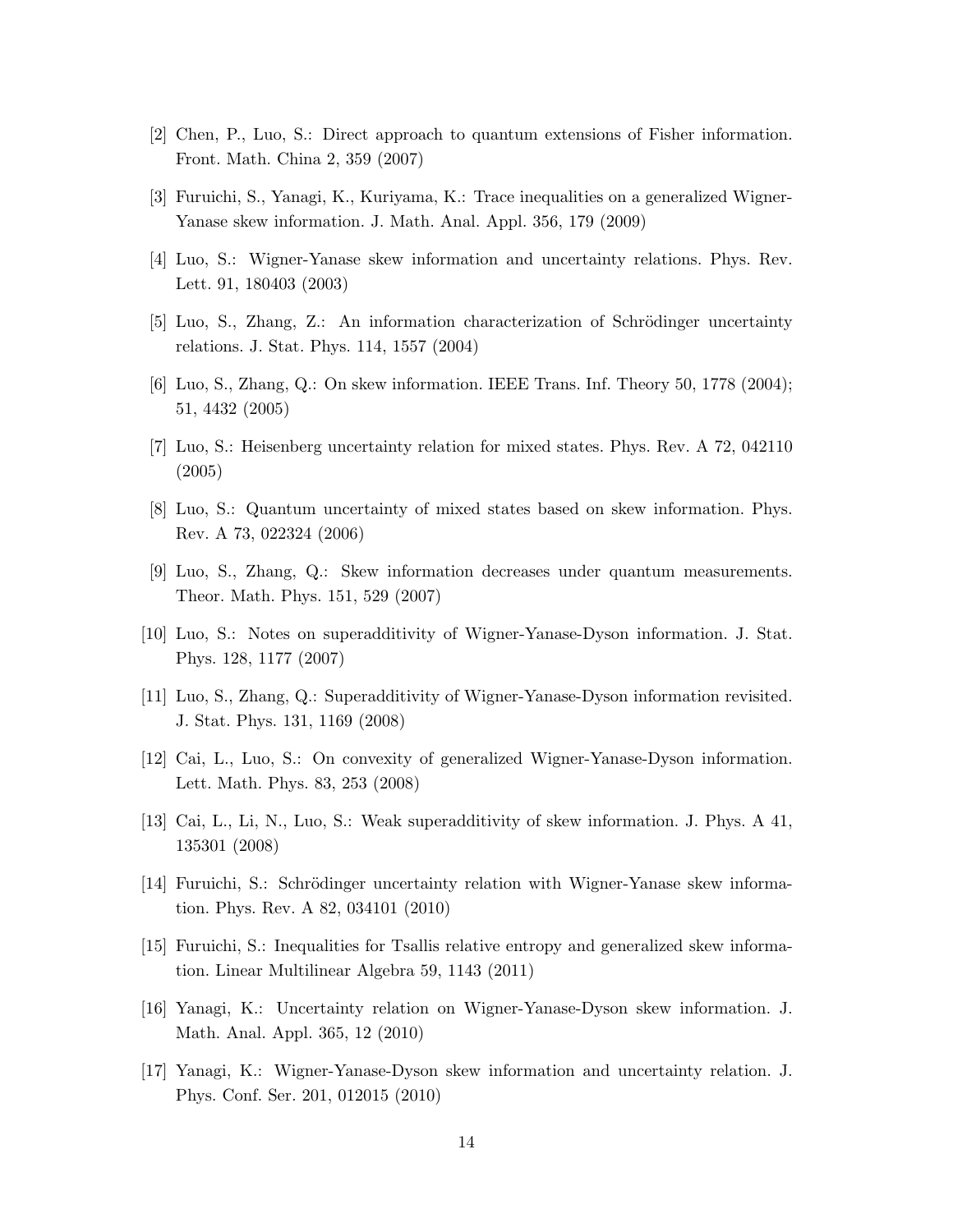- [18] Ko, C.K., Yoo, H.J.: Uncertainty relation associated with a monotone pair skew information. J. Math. Anal. Appl. 383, 208 (2011)
- <span id="page-16-0"></span>[19] Chen, B., Fei, S.M., Long, G.L.: Sum uncertainty relations based on Wigner-Yanase skew information. Quantum Inf. Process. 15(6), 2639 (2016)
- <span id="page-16-1"></span>[20] Ma, Z.H., Chen, Z.H., Fei, S.M.: Uncertainty relations based on skew information with quantum memory. Sci.China Phys. Mech. Astron. 60, 010321 (2017)
- <span id="page-16-2"></span>[21] Li, J, Fei, S.M.: Uncertainty relation based on Wigner-Yanase-Dyson skew information with quantum memory. Entropy, 20, 132 (2018)
- [22] Xiao Y.L., Jing, N.H., Fei, S.M., Li, T., Li-Jost X.Q., Ma, T., Wang, Z.X: Strong entropic uncertainty relations for multiple measurements. Phys. Rev. A 93, 042125 (2016)
- [23] Chen, B., Cao, N.P., Fei, S.M., Long, G.L.: Variance-based uncertainty relations for incompatible observables. Quantum Inf. Process. 15, 3909 (2016)
- [24] Luo, S., Sun, Y.: Quantum coherence versus quantum uncertainty. Phys. Rev. A 96, 022130 (2017)
- [25] Rastegin, A.E.: Uncertainty relations for quantum coherence with respect to mutually unbiased bases. Front. Phys. 13, 130304 (2018)
- [26] Qin, H.H., Zhang, T.G., Jost, L., Sun, C.P., Li-Jost, X.Q., Fei, S.M.: Uncertainties of genuinely incompatible triple measurements based on statistical distance. Phys. Rev. A 99, 032107 (2019)
- [27] Ma, W. C., Ma, Z. H., Wang, H.Y., Chen, Z.H., Liu, Y., Kong, F., Li, Z.K., Peng, X.H., Shi, M.J., Shi, F.Z., Fei, S.M., Du, J.F.: Experimental test of Heisenbergs measurement uncertainty relation based on statistical distances. Phys. Rev. Lett. 116, 160405 (2016)
- [28] Ma, W. C., Chen, B., Liu, Y., Wang, M.Q., Ye, X.Y., Kong, F., Shi, F.Z., Fei, S.M., Du, J.F.: Experimental demonstration of uncertainty relations for the triple components of angular momentum. Phys. Rev. Lett. 118, 180402 (2017)
- [29] Mao, Y.L., Ma, Z.H., Jin, R.B., Sun, Q.C., Fei, S.M., Zhang, Q., Fan, J.Y., Pan, J.W.: Error-Disturbance trade-off in sequential quantum measurements. Phys. Rev. Lett. 122, 090404 (2019)
- <span id="page-16-3"></span>[30] Moiseyev, N.: Non-Hermitian quantum mechanics. Cambridge University Press, Cambridge (2011)
- <span id="page-16-4"></span>[31] Nielsen, M.A., Chuang, I.L., Quantum Computation and Quantum Information, Cambridge University Press, Cambridge (2000).